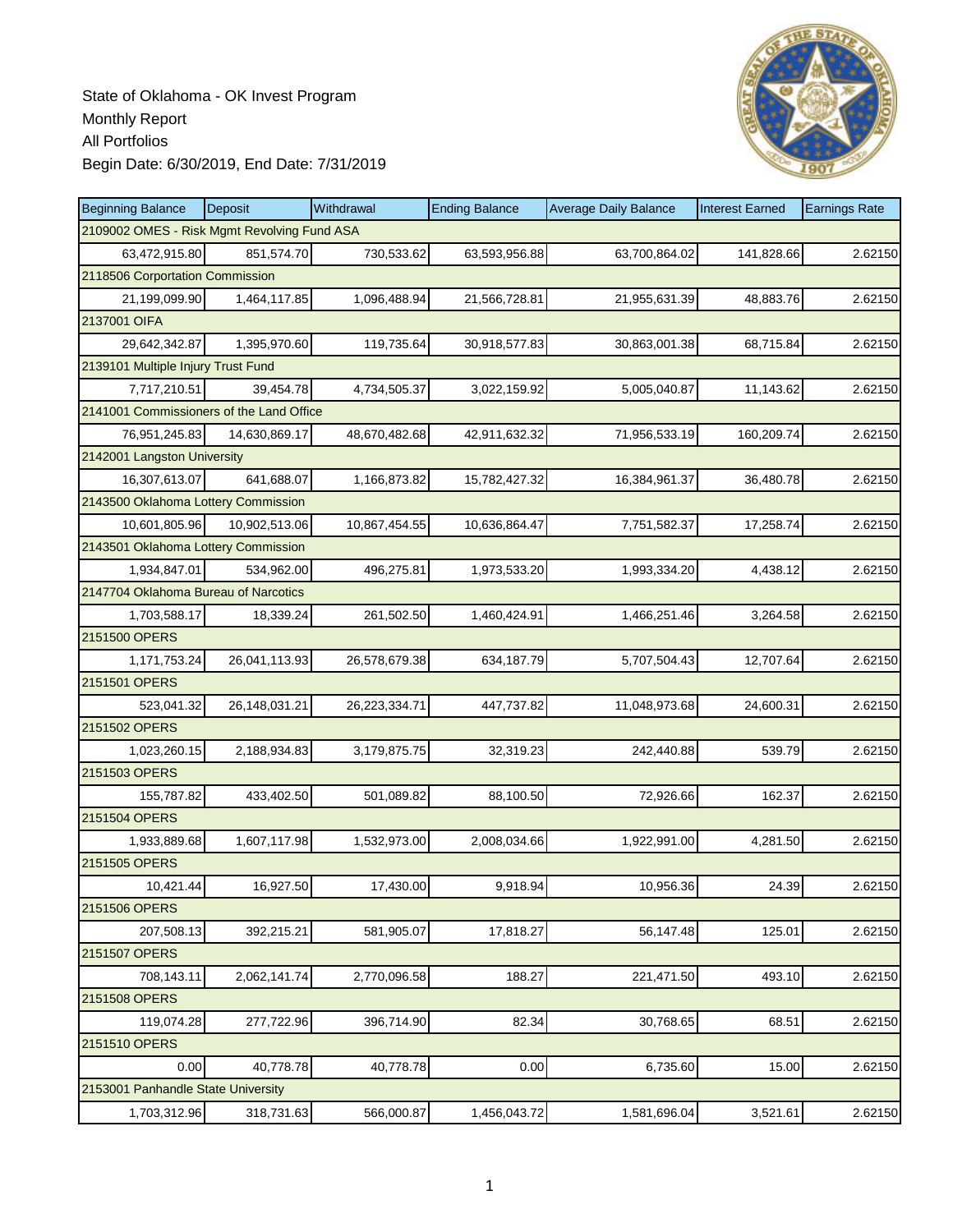| <b>Beginning Balance</b>                  | Deposit                | Withdrawal     | <b>Ending Balance</b> | <b>Average Daily Balance</b> | <b>Interest Earned</b> | <b>Earnings Rate</b> |  |  |  |
|-------------------------------------------|------------------------|----------------|-----------------------|------------------------------|------------------------|----------------------|--|--|--|
| 2155701 OK Police Pension                 |                        |                |                       |                              |                        |                      |  |  |  |
| 12,364,105.07                             | 13,146,384.20          | 15,686,989.64  | 9,823,499.63          | 14,990,933.26                | 33,377.00              | 2.62150              |  |  |  |
|                                           | 2169502 Tax Commission |                |                       |                              |                        |                      |  |  |  |
| 408,716,068.00                            | 410,844,015.47         | 401,793,620.70 | 417,766,462.77        | 193,026,501.44               | 429,769.54             | 2.62150              |  |  |  |
|                                           | 2169520 Tax Commission |                |                       |                              |                        |                      |  |  |  |
| 1,792,639.21                              | 4,130,899.06           | 4,839,959.13   | 1,083,579.14          | 4,922,135.89                 | 10,959.03              | 2.62150              |  |  |  |
| 2169521 Tax Commission                    |                        |                |                       |                              |                        |                      |  |  |  |
| 58,063,597.72                             | 56, 182, 417. 78       | 57,037,857.79  | 57,208,157.71         | 28,322,127.34                | 63,058.63              | 2.62150              |  |  |  |
| 2174007 State Treasurer                   |                        |                |                       |                              |                        |                      |  |  |  |
| 1,731,690.91                              | 159,931.59             | 1,731,690.91   | 159,931.59            | 642,044.23                   | 1,429.50               | 2.62150              |  |  |  |
| 2183006 DHS - CSED                        |                        |                |                       |                              |                        |                      |  |  |  |
| 18,797,218.10                             | 6,640,904.16           | 9,775,445.78   | 15,662,676.48         | 16,788,102.00                | 37,378.36              | 2.62150              |  |  |  |
| 7200039 Oklahoma Boll Weevil Eradication  |                        |                |                       |                              |                        |                      |  |  |  |
| 2,789,286.04                              | 117,740.11             | 42,931.11      | 2,864,095.04          | 2,790,058.08                 | 6,212.01               | 2.62150              |  |  |  |
| 7200320 Department of Wildlife            |                        |                |                       |                              |                        |                      |  |  |  |
| 2,173,574.13                              | 2,986,843.27           | 3,341,191.14   | 1,819,226.26          | 2,634,018.52                 | 5,864.59               | 2.62150              |  |  |  |
| 7200359 OERB                              |                        |                |                       |                              |                        |                      |  |  |  |
| 15,082,243.28                             | 1,585,550.69           | 1,049,422.14   | 15,618,371.83         | 16,067,600.33                | 35,774.18              | 2.62150              |  |  |  |
| 7200370 OIFA                              |                        |                |                       |                              |                        |                      |  |  |  |
| 710,779.09                                | 129,665.57             | 57,745.10      | 782,699.56            | 748,464.29                   | 1,666.44               | 2.62150              |  |  |  |
| 7200391 Multiple Injury Trust Fund        |                        |                |                       |                              |                        |                      |  |  |  |
| 179,099.20                                | 99,960.00              | 84,148.81      | 194,910.39            | 192,548.73                   | 428.71                 | 2.62150              |  |  |  |
| 7200410 Commissioners of the Land Office  |                        |                |                       |                              |                        |                      |  |  |  |
| 1,674,354.01                              | 3,667.53               | 21,833.59      | 1,656,187.95          | 1,668,489.81                 | 3,714.86               | 2.62150              |  |  |  |
| 7200435 Oklahoma Lottery Commission       |                        |                |                       |                              |                        |                      |  |  |  |
| 22,288,493.16                             | 8,454,493.07           | 11,451,984.13  | 19,291,002.10         | 20,820,896.80                | 46,357.30              | 2.62150              |  |  |  |
| 7200515 OPERS                             |                        |                |                       |                              |                        |                      |  |  |  |
| 127,499.80                                | 550,804.87             | 524,040.93     | 154,263.74            | 378,530.97                   | 842.79                 | 2.62150              |  |  |  |
| 7200557 Oklahoma Police Pension           |                        |                |                       |                              |                        |                      |  |  |  |
| 0.00                                      | 148,838.26             | 148,838.26     | 0.00                  | 22,489.46                    | 50.07                  | 2.62150              |  |  |  |
| 7200588 Real Estate Commission            |                        |                |                       |                              |                        |                      |  |  |  |
| 466,513.54                                | 101,783.16             | 131,204.43     | 437,092.27            | 489,475.60                   | 1,089.81               | 2.62150              |  |  |  |
| 7200830 Department of Human Services      |                        |                |                       |                              |                        |                      |  |  |  |
| 52,337.30                                 | 113.25                 | 0.00           | 52,450.55             | 52,435.94                    | 116.75                 | 2.62150              |  |  |  |
| 7201825 University Hospitals Authority    |                        |                |                       |                              |                        |                      |  |  |  |
| 6,535,972.15                              | 21,342,048.91          | 23,639,707.00  | 4,238,314.06          | 7,281,562.49                 | 16,212.25              | 2.62150              |  |  |  |
| 7205090 OMES Risk Management Division/DSC |                        |                |                       |                              |                        |                      |  |  |  |
| 50,167,739.60                             | 441,268.16             | 561,778.60     | 50,047,229.16         | 50,056,074.48                | 111,448.82             | 2.62150              |  |  |  |
| 7205204 JM Davis Arms & Historical Museum |                        |                |                       |                              |                        |                      |  |  |  |
| 3,360.53                                  | 7.27                   | 0.00           | 3,367.80              | 3,366.86                     | 7.50                   | 2.62150              |  |  |  |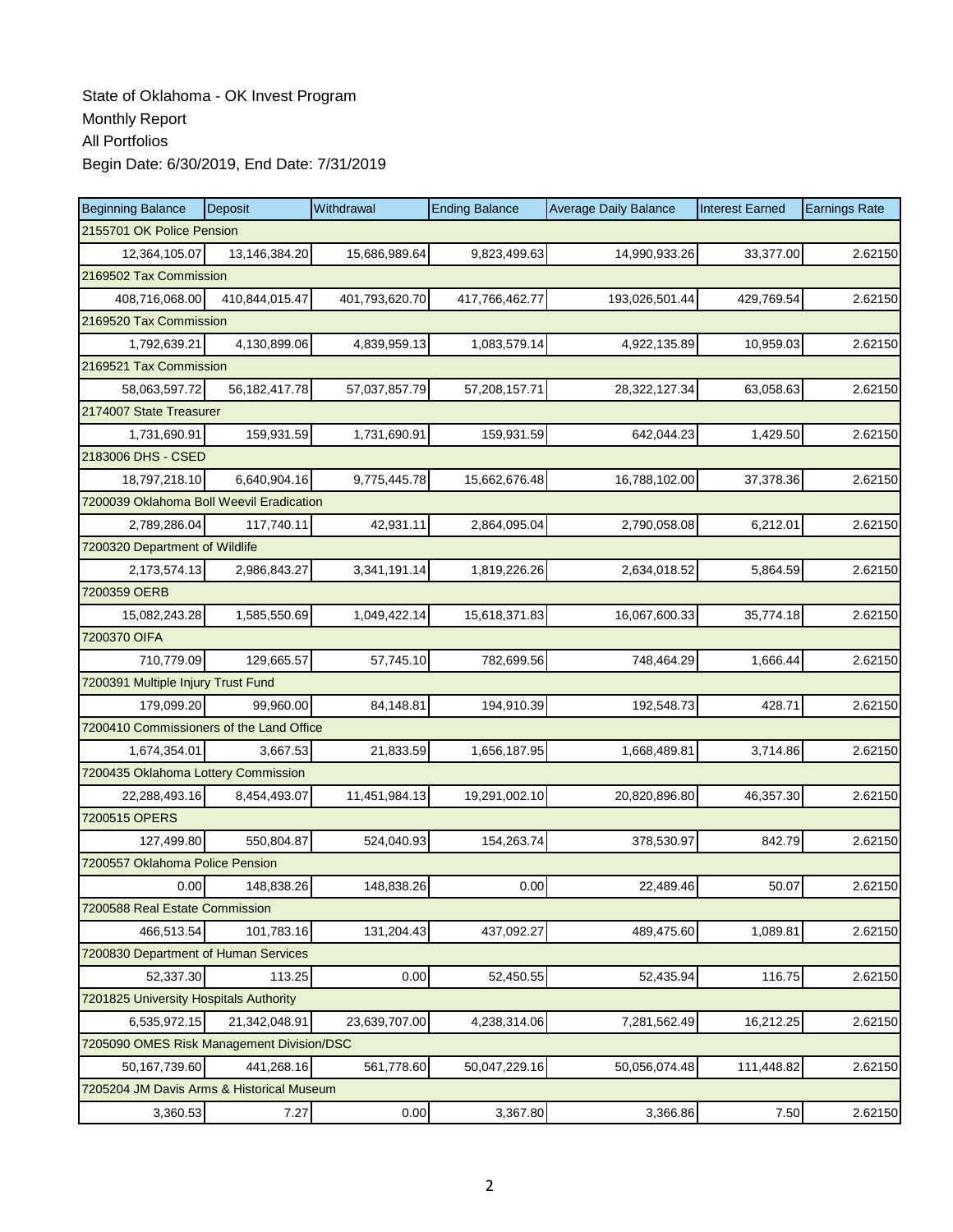| <b>Beginning Balance</b>                          | Deposit       | Withdrawal    | <b>Ending Balance</b> | <b>Average Daily Balance</b> | <b>Interest Earned</b> | <b>Earnings Rate</b> |  |  |  |
|---------------------------------------------------|---------------|---------------|-----------------------|------------------------------|------------------------|----------------------|--|--|--|
| 7205320 Department of Wildlife                    |               |               |                       |                              |                        |                      |  |  |  |
| 777,355.16                                        | 47,366.24     | 74,668.26     | 750,053.14            | 781,616.21                   | 1,740.25               | 2.62150              |  |  |  |
| 7205359 Sustaining OK Energy Resources            |               |               |                       |                              |                        |                      |  |  |  |
| 5,053,141.54                                      | 110,452.14    | 43,202.40     | 5,120,391.28          | 5,139,371.09                 | 11,442.70              | 2.62150              |  |  |  |
| 7205435 Oklahoma Lottery Commission               |               |               |                       |                              |                        |                      |  |  |  |
| 209,533.25                                        | 6,826.91      | 32,614.00     | 183,746.16            | 197,594.17                   | 439.94                 | 2.62150              |  |  |  |
| 7205515 OPERS                                     |               |               |                       |                              |                        |                      |  |  |  |
| 112,086.76                                        | 53,299.76     | 0.00          | 165,386.52            | 134,152.44                   | 298.69                 | 2.62150              |  |  |  |
| 7205563 OK Bd for Private Vocational Schools      |               |               |                       |                              |                        |                      |  |  |  |
| 173,692.50                                        | 64,317.59     | 14,592.30     | 223,417.79            | 200,034.18                   | 445.37                 | 2.62150              |  |  |  |
| 7205630 Oklahoma Department of Securities         |               |               |                       |                              |                        |                      |  |  |  |
| 888,862.41                                        | 8,425.19      | 15,213.04     | 882,074.56            | 888,989.42                   | 1,979.32               | 2.62150              |  |  |  |
| 7205807 Oklahoma Health Care Authority            |               |               |                       |                              |                        |                      |  |  |  |
| 1,580,741.44                                      | 50,297,909.54 | 49,701,379.17 | 2,177,271.81          | 16,276,049.36                | 36,238.29              | 2.62150              |  |  |  |
| 7210270 State Election Board                      |               |               |                       |                              |                        |                      |  |  |  |
| 4,365,861.80                                      | 0.00          | 322,376.60    | 4,043,485.20          | 4,194,174.06                 | 9,338.24               | 2.62150              |  |  |  |
| 7210320 Department of Wildlife                    |               |               |                       |                              |                        |                      |  |  |  |
| 9,488,806.21                                      | 55.100.43     | 1,588,225.76  | 7,955,680.88          | 9,188,704.87                 | 20,458.46              | 2.62150              |  |  |  |
| 7210350 Oklahoma Historical Society               |               |               |                       |                              |                        |                      |  |  |  |
| 28.08                                             | 0.06          | 0.00          | 28.14                 | 28.13                        | 0.06                   | 2.62150              |  |  |  |
| 7210400 Office of Juvenile Affairs                |               |               |                       |                              |                        |                      |  |  |  |
| 43,616.06                                         | 94.38         | 0.00          | 43,710.44             | 43,698.26                    | 97.29                  | 2.62150              |  |  |  |
| 7210410 Commissioners of the Land Office          |               |               |                       |                              |                        |                      |  |  |  |
| 7,544,131.96                                      | 31,857.60     | 0.00          | 7,575,989.56          | 7,571,878.90                 | 16,858.63              | 2.62150              |  |  |  |
| 7210515 OPERS                                     |               |               |                       |                              |                        |                      |  |  |  |
| 85,661.75                                         | 13,055.01     | 0.00          | 98,716.76             | 93,158.85                    | 207.42                 | 2.62150              |  |  |  |
| 7210570 State Board of Licensure for Professional |               |               |                       |                              |                        |                      |  |  |  |
| 599,216.86                                        | 1,296.64      | 0.00          | 600,513.50            | 600,346.19                   | 1,336.66               | 2.62150              |  |  |  |
| 7210588 Real Estate Commission                    |               |               |                       |                              |                        |                      |  |  |  |
| 336,557.60                                        | 9,083.17      | 1,396.66      | 344,244.11            | 342,166.86                   | 761.83                 | 2.62150              |  |  |  |
| 7215270 State of Oklahoma Election Board          |               |               |                       |                              |                        |                      |  |  |  |
| 5,301,428.12                                      | 11,471.68     | 0.00          | 5,312,899.80          | 5,311,419.58                 | 11,825.77              | 2.62150              |  |  |  |
| 7215320 Department of Wildlife                    |               |               |                       |                              |                        |                      |  |  |  |
| 3,263,545.15                                      | 25,828.92     | 0.00          | 3,289,374.07          | 3,279,373.89                 | 7,301.46               | 2.62150              |  |  |  |
| 7215566 Tourism & Recreation Department           |               |               |                       |                              |                        |                      |  |  |  |
| 13,802,905.09                                     | 2,775,639.02  | 2,017,221.31  | 14,561,322.80         | 14,192,862.04                | 31,600.12              | 2.62150              |  |  |  |
| 7215585 Department of Public Safety               |               |               |                       |                              |                        |                      |  |  |  |
| 699,674.21                                        | 43,712.37     | 20,460.79     | 722,925.79            | 707,991.47                   | 1,576.33               | 2.62150              |  |  |  |
| 7215670 JD McCarty Center                         |               |               |                       |                              |                        |                      |  |  |  |
| 1,168,266.12                                      | 6,995.87      | 1,189.76      | 1,174,072.23          | 1,172,985.19                 | 2,611.63               | 2.62150              |  |  |  |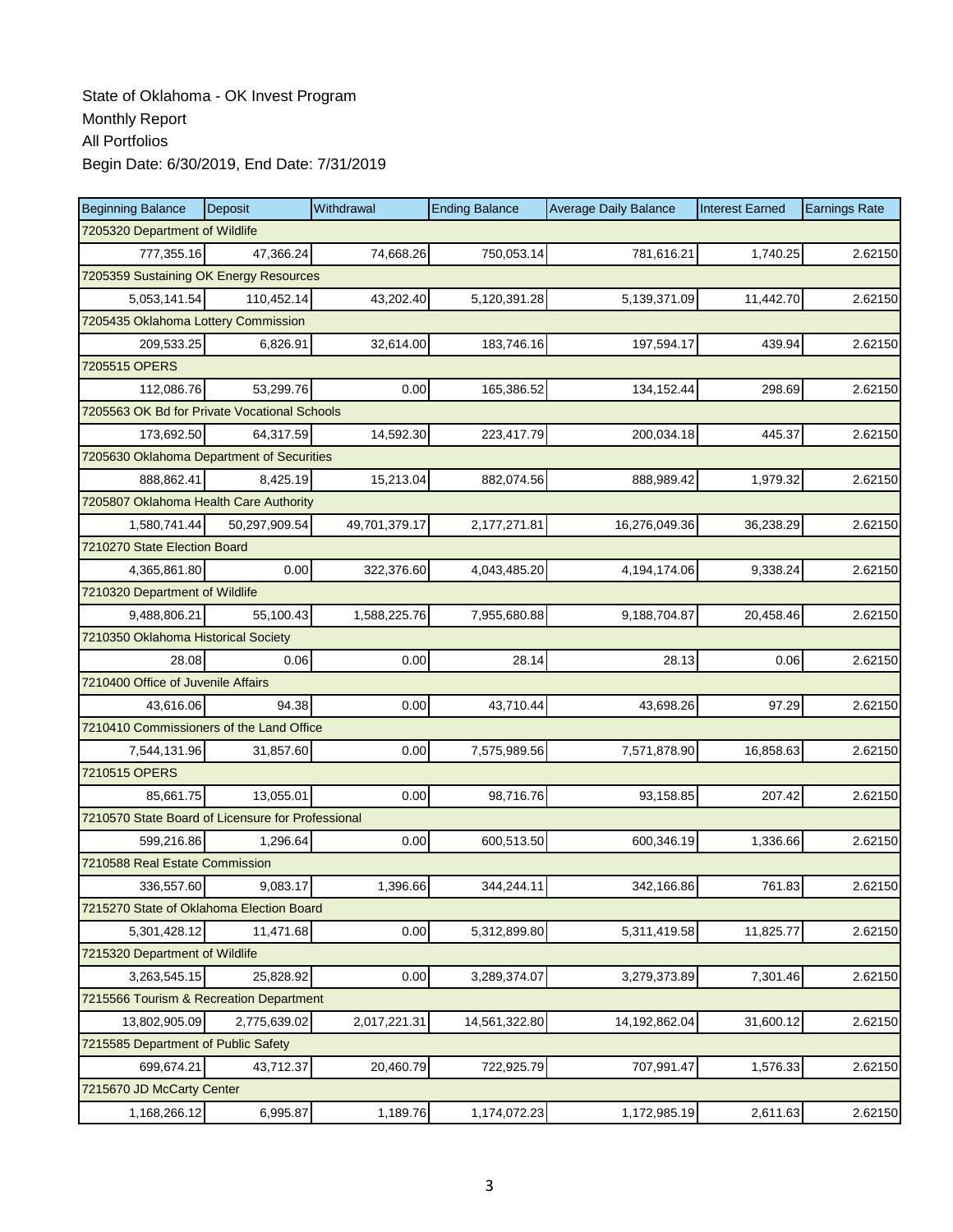| <b>Beginning Balance</b>                      | Deposit                           | Withdrawal   | <b>Ending Balance</b> | <b>Average Daily Balance</b> | <b>Interest Earned</b> | <b>Earnings Rate</b> |  |  |  |
|-----------------------------------------------|-----------------------------------|--------------|-----------------------|------------------------------|------------------------|----------------------|--|--|--|
| 7215825 University Hospitals Authority        |                                   |              |                       |                              |                        |                      |  |  |  |
| 2,540,467.06                                  | 6.677.53                          | 5,045.20     | 2,542,099.39          | 2,543,280.40                 | 5,662.56               | 2.62150              |  |  |  |
| 7216805 Department of Rehabilitation Services |                                   |              |                       |                              |                        |                      |  |  |  |
| 1,061,382.01                                  | 14,869.42                         | 18,035.50    | 1,058,215.93          | 1,067,225.46                 | 2,376.16               | 2.62150              |  |  |  |
|                                               | 7220090 OSF Building Project Fund |              |                       |                              |                        |                      |  |  |  |
| 0.42                                          | 0.00                              | 0.00         | 0.42                  | 0.42                         | 0.00                   | 2.62150              |  |  |  |
| 7220320 Dept of Wildlife Conservation         |                                   |              |                       |                              |                        |                      |  |  |  |
| 4,389,181.51                                  | 186,061.83                        | 16,476.60    | 4,558,766.74          | 4,477,364.57                 | 9,968.76               | 2.62150              |  |  |  |
| 7220585 Department of Public Safety           |                                   |              |                       |                              |                        |                      |  |  |  |
| 4,824,177.21                                  | 74,506.85                         | 122,424.20   | 4,776,259.86          | 4,818,165.40                 | 10,727.55              | 2.62150              |  |  |  |
| 7220830 Department of Human Services          |                                   |              |                       |                              |                        |                      |  |  |  |
| 13,147.94                                     | 28.45                             | 0.00         | 13,176.39             | 13,172.72                    | 29.33                  | 2.62150              |  |  |  |
| 7225040 Department of Agriculture             |                                   |              |                       |                              |                        |                      |  |  |  |
| 381,340.07                                    | 1,942.62                          | 0.00         | 383,282.69            | 382,644.93                   | 851.95                 | 2.62150              |  |  |  |
| 7225830 Department of Human Services          |                                   |              |                       |                              |                        |                      |  |  |  |
| 368,093.31                                    | 33,651.40                         | 0.00         | 401,744.71            | 375,113.28                   | 835.18                 | 2.62150              |  |  |  |
| 7230220 Oklahoma Crime Victims Compensation   |                                   |              |                       |                              |                        |                      |  |  |  |
| 3,021,790.29                                  | 311,856.84                        | 380,125.76   | 2,953,521.37          | 3,112,326.13                 | 6,929.53               | 2.62150              |  |  |  |
| 7230345 Department of Transportation          |                                   |              |                       |                              |                        |                      |  |  |  |
| 2,072,855.71                                  | 477,187.62                        | 0.00         | 2,550,043.33          | 2,287,460.83                 | 5,092.98               | 2.62150              |  |  |  |
| 7230695 Tax Commission                        |                                   |              |                       |                              |                        |                      |  |  |  |
| 62,030.03                                     | 990,088.25                        | 838,725.96   | 213,392.32            | 104,481.10                   | 232.63                 | 2.62150              |  |  |  |
| 7230807 Health Care Authority                 |                                   |              |                       |                              |                        |                      |  |  |  |
| 78,576.93                                     | 6,937,742.32                      | 6,892,564.90 | 123,754.35            | 2,573,341.99                 | 5,729.49               | 2.62150              |  |  |  |
| 7235605 Regents for Higher Education          |                                   |              |                       |                              |                        |                      |  |  |  |
| 2,665,882.40                                  | 2,093,659.40                      | 0.00         | 4,759,541.80          | 4,259,777.85                 | 9,484.31               | 2.62150              |  |  |  |
| 7240807 Health Care Authority                 |                                   |              |                       |                              |                        |                      |  |  |  |
| 13,258,359.14                                 | 28,686.67                         | 0.00         | 13,287,045.81         | 13,283,344.30                | 29,575.09              | 2.62150              |  |  |  |
| 7244090 OMES Dept of Central Services         |                                   |              |                       |                              |                        |                      |  |  |  |
| 894,873.96                                    | 106,883.47                        | 239,736.86   | 762,020.57            | 900,113.48                   | 2,004.08               | 2.62150              |  |  |  |
| 7245807 Health Care Authority                 |                                   |              |                       |                              |                        |                      |  |  |  |
| 8,436,144.50                                  | 6,229,903.10                      | 5,506,476.87 | 9,159,570.73          | 10,031,904.10                | 22,335.83              | 2.62150              |  |  |  |
| 7255090 Department of Central Services        |                                   |              |                       |                              |                        |                      |  |  |  |
| 1,065,516.57                                  | 39,188.26                         | 0.00         | 1,104,704.83          | 1,087,723.93                 | 2,421.79               | 2.62150              |  |  |  |
| 7255585 Oklahoma Dept of Public Safety        |                                   |              |                       |                              |                        |                      |  |  |  |
| 10,554.31                                     | 21.18                             | 0.00         | 10,575.49             | 10,572.76                    | 23.54                  | 2.62150              |  |  |  |
| 7260090 OMES Risk Management Division         |                                   |              |                       |                              |                        |                      |  |  |  |
| 5,256,762.66                                  | 9,834.67                          | 336.01       | 5,266,261.32          | 5,265,244.24                 | 11,722.96              | 2.62150              |  |  |  |
| 7265090 Risk Management Fund                  |                                   |              |                       |                              |                        |                      |  |  |  |
| 1,008,268.81                                  | 0.00                              | 739,008.87   | 269,259.94            | 662,004.11                   | 1,473.94               | 2.62150              |  |  |  |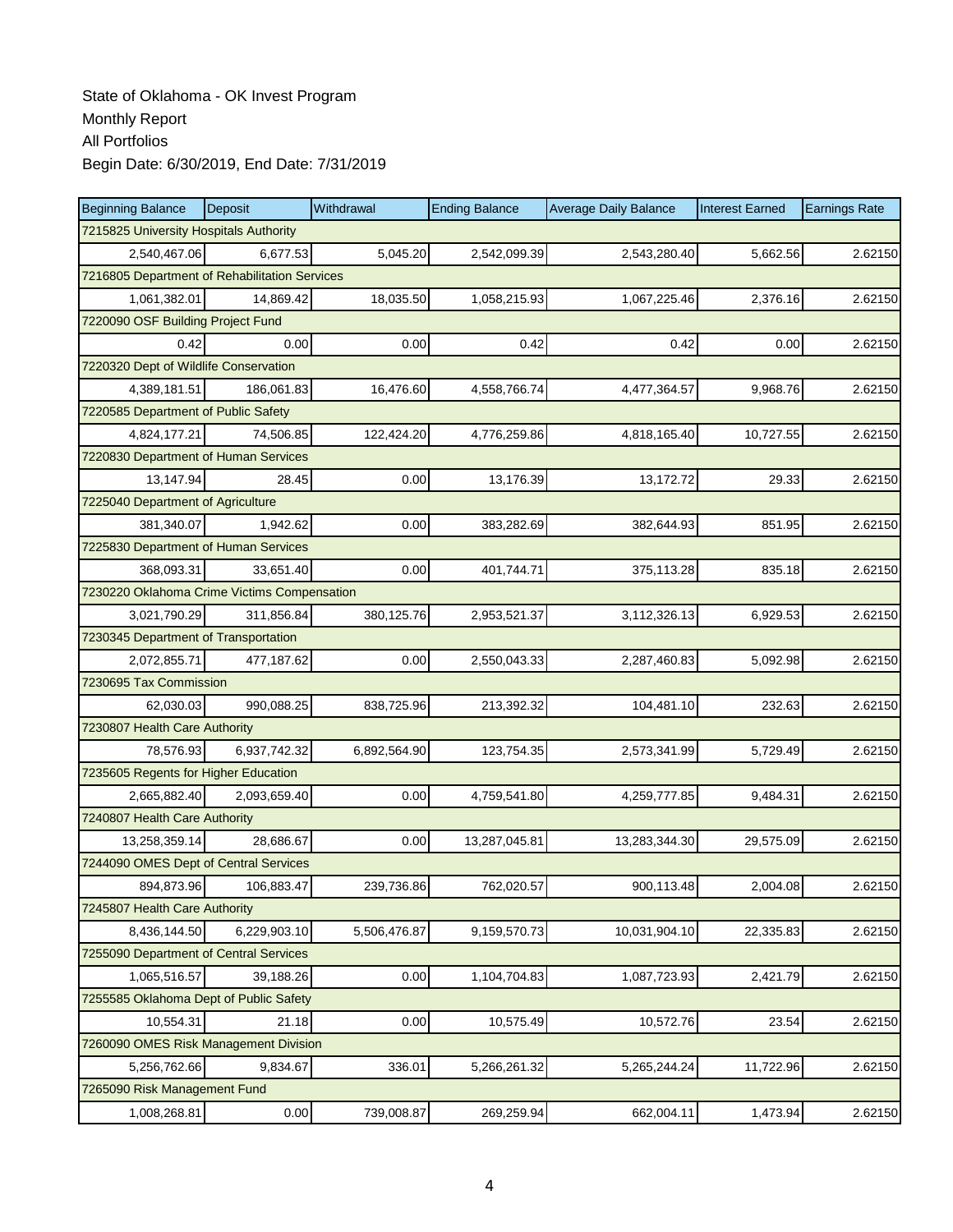| <b>Beginning Balance</b>                           | Deposit      | Withdrawal   | <b>Ending Balance</b> | <b>Average Daily Balance</b> | <b>Interest Earned</b> | <b>Earnings Rate</b> |  |  |  |
|----------------------------------------------------|--------------|--------------|-----------------------|------------------------------|------------------------|----------------------|--|--|--|
| 7275740 OST - SEED                                 |              |              |                       |                              |                        |                      |  |  |  |
| 35,885.79                                          | 78.36        | 550.04       | 35,414.11             | 35,794.35                    | 79.70                  | 2.62150              |  |  |  |
| 7280090 OMES DCS Property Distribution             |              |              |                       |                              |                        |                      |  |  |  |
| 1,308,972.34                                       | 57,619.12    | 110,938.22   | 1,255,653.24          | 1,291,363.61                 | 2,875.19               | 2.62150              |  |  |  |
| 7280345 Department of Transportation               |              |              |                       |                              |                        |                      |  |  |  |
| 661,597.72                                         | 421,906.89   | 692,583.47   | 390,921.14            | 671,662.28                   | 1,495.44               | 2.62150              |  |  |  |
| 7285345 Department of Transportation               |              |              |                       |                              |                        |                      |  |  |  |
| 157,600,874.33                                     | 9,696,772.78 | 9,089,441.46 | 158,208,205.65        | 161,631,213.08               | 359,868.57             | 2.62150              |  |  |  |
| 7295090 Emergency & Transportation                 |              |              |                       |                              |                        |                      |  |  |  |
| 3,679,254.78                                       | 824,895.61   | 625,000.00   | 3,879,150.39          | 3,751,478.42                 | 8,352.59               | 2.62150              |  |  |  |
| 7296150 University of Science & Arts               |              |              |                       |                              |                        |                      |  |  |  |
| 39.90                                              | 0.09         | 0.00         | 39.99                 | 39.98                        | 0.09                   | 2.62150              |  |  |  |
| 7303000 Tobacco Litigation Escrow Fund             |              |              |                       |                              |                        |                      |  |  |  |
| 28,930.93                                          | 62.60        | 0.00         | 28,993.53             | 28,985.45                    | 64.54                  | 2.62150              |  |  |  |
| 7360566 Tourism & Recreation Department            |              |              |                       |                              |                        |                      |  |  |  |
| 6,344,279.15                                       | 19,851.02    | 0.00         | 6,364,130.17          | 6,360,776.78                 | 14,162.14              | 2.62150              |  |  |  |
| 7401105 OCIA NACEA Construction Series 2018B       |              |              |                       |                              |                        |                      |  |  |  |
| 23,346,958.97                                      | 52,203.26    | 697,780.50   | 22,701,381.73         | 22,942,245.36                | 51,080.44              | 2.62150              |  |  |  |
| 7402105 OCIA Tourism Construction Fund Series 2018 |              |              |                       |                              |                        |                      |  |  |  |
| 9,347,454.77                                       | 20,226.81    | 0.00         | 9,367,681.58          | 9,365,071.67                 | 20,851.14              | 2.62150              |  |  |  |
| 7403292 Oklahoma Department of Environmental Quali |              |              |                       |                              |                        |                      |  |  |  |
| 220,924.43                                         | 478.05       | 0.00         | 221,402.48            | 221,340.80                   | 492.81                 | 2.62150              |  |  |  |
| 7405220 District Attorneys Council                 |              |              |                       |                              |                        |                      |  |  |  |
| 3,138,887.20                                       | 6,230.52     | 226,579.51   | 2,918,538.21          | 3,093,736.07                 | 6,888.14               | 2.62150              |  |  |  |
| 7406105 OCIA Tourism Revenue Fund Series 2018A     |              |              |                       |                              |                        |                      |  |  |  |
| 683.31                                             | 42,820.70    | 0.00         | 43,504.01             | 2,126.11                     | 4.73                   | 2.62150              |  |  |  |
| 7408105 OCIA                                       |              |              |                       |                              |                        |                      |  |  |  |
| 6,597.79                                           | 504,011.77   | 0.00         | 510,609.56            | 39,846.19                    | 88.72                  | 2.62150              |  |  |  |
| 7409105 OCIA NACEA Revenue Series 2018B            |              |              |                       |                              |                        |                      |  |  |  |
| 405.39                                             | 88,773.20    | 0.00         | 89,178.59             | 26,219.74                    | 58.38                  | 2.62150              |  |  |  |
| 7410105 OCIA Capitol Repair Construction Series 20 |              |              |                       |                              |                        |                      |  |  |  |
| 43,363,106.86                                      | 102,857.92   | 4,833,968.03 | 38,631,996.75         | 42,870,944.32                | 95,451.28              | 2.62150              |  |  |  |
| 7411105 OCIA Capitol Repair Revenue Series 2018C   |              |              |                       |                              |                        |                      |  |  |  |
| 0.00                                               | 489,033.06   | 0.00         | 489,033.06            | 31,550.52                    | 70.25                  | 2.62150              |  |  |  |
| 7412105 OCIA                                       |              |              |                       |                              |                        |                      |  |  |  |
| 9,563.65                                           | 1,560.05     | 0.00         | 11,123.70             | 10,922.40                    | 24.32                  | 2.62150              |  |  |  |
| 7415105 OCIA DOC Construction Series 2018D         |              |              |                       |                              |                        |                      |  |  |  |
| 112,256,407.01                                     | 47,566.10    | 1,607,124.54 | 110,696,848.57        | 111,809,716.38               | 248,942.04             | 2.62150              |  |  |  |
| 7416000 OSF - Oil Overcharge                       |              |              |                       |                              |                        |                      |  |  |  |
| 281,147.80                                         | 608.37       | 0.00         | 281,756.17            | 281,677.67                   | 627.15                 | 2.62150              |  |  |  |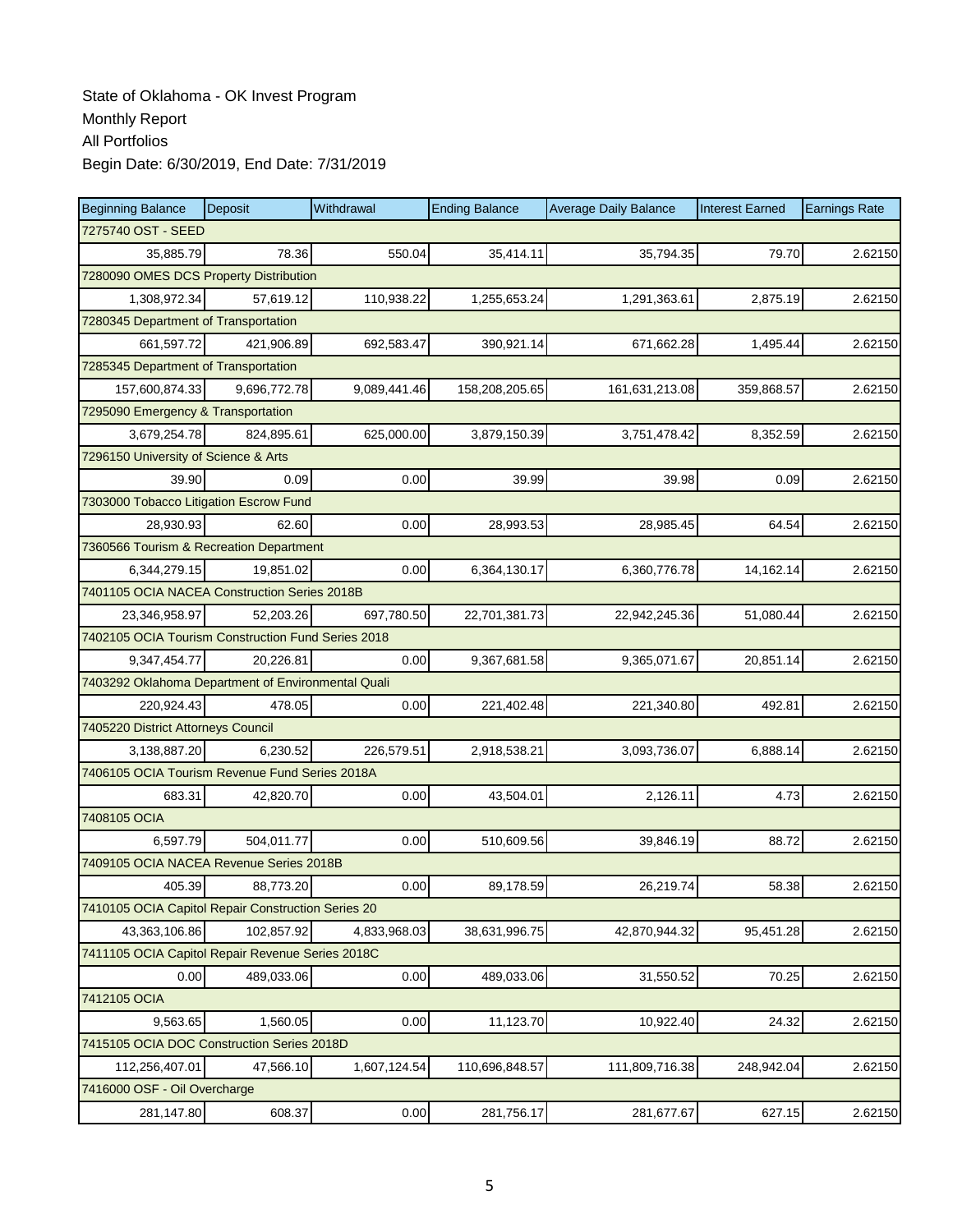| <b>Beginning Balance</b>                       | Deposit      | Withdrawal   | <b>Ending Balance</b> | <b>Average Daily Balance</b> | <b>Interest Earned</b> | <b>Earnings Rate</b> |
|------------------------------------------------|--------------|--------------|-----------------------|------------------------------|------------------------|----------------------|
| 7416160 Department of Commerce                 |              |              |                       |                              |                        |                      |
| 2,824,998.44                                   | 10,655.95    | 0.00         | 2,835,654.39          | 2,831,485.75                 | 6,304.24               | 2.62150              |
| 7419105 OCIA                                   |              |              |                       |                              |                        |                      |
| 13,117.55                                      | 879,819.45   | 0.00         | 892,937.00            | 118,395.13                   | 263.60                 | 2.62150              |
| 7420105 OCIA                                   |              |              |                       |                              |                        |                      |
| 5,122,201.22                                   | 11,085.32    | 0.00         | 5, 133, 286.54        | 5,131,856.18                 | 11,425.97              | 2.62150              |
| 7424105 OCIA                                   |              |              |                       |                              |                        |                      |
| 22,575.21                                      | 207,286.82   | 22,575.21    | 207,286.82            | 48,274.82                    | 107.48                 | 2.62150              |
| 7426000 OSF - Oil Overcharge                   |              |              |                       |                              |                        |                      |
| 2,349,133.40                                   | 5,083.25     | 0.00         | 2,354,216.65          | 2,353,560.75                 | 5,240.15               | 2.62150              |
| 7426160 Department of Commerce                 |              |              |                       |                              |                        |                      |
| 12,240,341.79                                  | 136,547.42   | 0.00         | 12,376,889.21         | 12,349,558.44                | 27,496.04              | 2.62150              |
| 7427105 OCIA-Revenue Series 2019B              |              |              |                       |                              |                        |                      |
| 45,000,000.00                                  | 90,909.86    | 0.00         | 45,090,909.86         | 45,079,179.56                | 100,367.87             | 2.62150              |
| 7428105 OCIA Endowed Chairs Fund               |              |              |                       |                              |                        |                      |
| 11,668.25                                      | 850,461.79   | 0.00         | 862,130.04            | 68,004.98                    | 151.41                 | 2.62150              |
| 7429105 OCIA                                   |              |              |                       |                              |                        |                      |
| 1.29                                           | 0.09         | 0.00         | 1.38                  | 1.37                         | 0.00                   | 2.62150              |
| 7430010 Oklahoma State University              |              |              |                       |                              |                        |                      |
| 572,020.26                                     | 6,533,321.80 | 4,753,827.32 | 2,351,514.74          | 1,409,414.09                 | 3,138.03               | 2.62150              |
| 7430011 Oklahoma State University              |              |              |                       |                              |                        |                      |
| 1,030,585.43                                   | 1,472,049.43 | 1,990,465.16 | 512,169.70            | 770,404.05                   | 1,715.29               | 2.62150              |
| 7430012 Oklahoma State University              |              |              |                       |                              |                        |                      |
| 629,450.42                                     | 1,001,781.49 | 973,964.18   | 657,267.73            | 632,736.72                   | 1,408.78               | 2.62150              |
| 7430013 Oklahoma State University              |              |              |                       |                              |                        |                      |
| 1,838,174.10                                   | 3,996.79     | 18,349.41    | 1,823,821.48          | 1,834,019.54                 | 4,083.41               | 2.62150              |
| 7430014 Oklahoma State University              |              |              |                       |                              |                        |                      |
| 2.286.302.22                                   | 5,133.28     | 563,748.04   | 1,727,687.46          | 2,114,082.58                 | 4,706.96               | 2.62150              |
| 7430015 Oklahoma State University              |              |              |                       |                              |                        |                      |
| 767,810.98                                     | 1,488,407.92 | 758,103.66   | 1,498,115.24          | 815,110.32                   | 1,814.83               | 2.62150              |
| 7430016 Oklahoma State University              |              |              |                       |                              |                        |                      |
| 162,829.30                                     | 352.34       | 0.00         | 163,181.64            | 163,136.18                   | 363.22                 | 2.62150              |
| 7430420 Langston University                    |              |              |                       |                              |                        |                      |
| 1,134,346.83                                   | 300,000.00   | 1,287,327.71 | 147,019.12            | 779,707.64                   | 1,736.00               | 2.62150              |
| 7430461 Rogers State College                   |              |              |                       |                              |                        |                      |
| 1,160,164.72                                   | 8,279.82     | 158,919.97   | 1,009,524.57          | 1,107,390.25                 | 2,465.58               | 2.62150              |
| 7430505 Northwestern Oklahoma State University |              |              |                       |                              |                        |                      |
| 154,352.79                                     | 3,153.31     | 98,254.10    | 59,252.00             | 114,722.64                   | 255.43                 | 2.62150              |
| 7430530 Panhandle State University             |              |              |                       |                              |                        |                      |
| 18,215.02                                      | 67,906.66    | 43,612.12    | 42,509.56             | 32,948.40                    | 73.36                  | 2.62150              |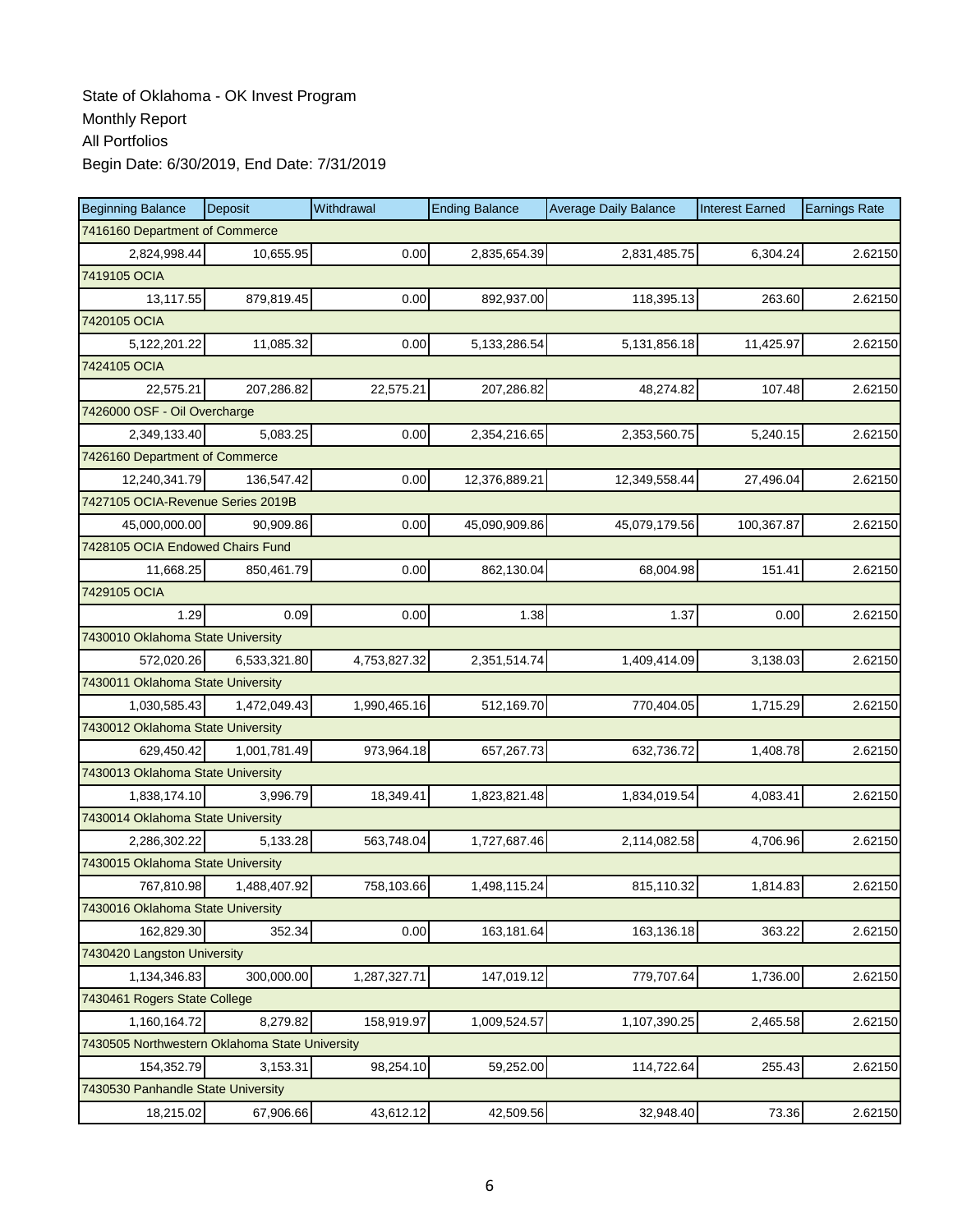| <b>Beginning Balance</b>                       | Deposit       | Withdrawal    | <b>Ending Balance</b> | <b>Average Daily Balance</b> | <b>Interest Earned</b> | <b>Earnings Rate</b> |
|------------------------------------------------|---------------|---------------|-----------------------|------------------------------|------------------------|----------------------|
| 7430665 Southwestern Oklahoma State University |               |               |                       |                              |                        |                      |
| 2,454,018.26                                   | 111,199.40    | 168,540.49    | 2,396,677.17          | 2,438,362.11                 | 5,428.96               | 2.62150              |
| 7430760 University of Oklahoma                 |               |               |                       |                              |                        |                      |
| 14,784,826.88                                  | 8,027,842.96  | 8,001,230.24  | 14,811,439.60         | 14,529,697.90                | 32,350.07              | 2.62150              |
| 7430770 OUHSC                                  |               |               |                       |                              |                        |                      |
| 50,058,518.87                                  | 12,690,786.95 | 10,563,568.22 | 52,185,737.60         | 53,611,948.39                | 119,365.90             | 2.62150              |
| 7430773 Oklahoma State University              |               |               |                       |                              |                        |                      |
| 4,598,987.08                                   | 9,045.82      | 366,844.12    | 4,241,188.78          | 4,463,634.43                 | 9,938.19               | 2.62150              |
| 7432105 OCIA 2009A Construction Fund           |               |               |                       |                              |                        |                      |
| 1,204.29                                       | 70.20         | 0.00          | 1,274.49              | 1,265.43                     | 2.82                   | 2.62150              |
| 7434105 OCIA                                   |               |               |                       |                              |                        |                      |
| 2,556.32                                       | 59,975.04     | 0.00          | 62,531.36             | 15,442.88                    | 34.38                  | 2.62150              |
| 7436000 OSF - Oil Overcharge                   |               |               |                       |                              |                        |                      |
| 2,576.47                                       | 5.58          | 0.00          | 2,582.05              | 2,581.33                     | 5.75                   | 2.62150              |
| 7436105 OCIA                                   |               |               |                       |                              |                        |                      |
| 17,286.43                                      | 64,846.88     | 17,286.43     | 64,846.88             | 28,319.39                    | 63.05                  | 2.62150              |
| 7440105 OCIA Operations & Maintenance          |               |               |                       |                              |                        |                      |
| 8.70                                           | 0.87          | 0.00          | 9.57                  | 9.46                         | 0.02                   | 2.62150              |
| 7442105 OCIA                                   |               |               |                       |                              |                        |                      |
| 8,811.84                                       | 1,718.95      | 0.00          | 10,530.79             | 10,308.99                    | 22.95                  | 2.62150              |
| 7443105 OCIA                                   |               |               |                       |                              |                        |                      |
| 4,684.94                                       | 120,611.86    | 0.00          | 125,296.80            | 12,825.71                    | 28.56                  | 2.62150              |
| 7444835 Water Resources Board                  |               |               |                       |                              |                        |                      |
| 8,807,712.41                                   | 17,374.98     | 54,752.87     | 8,770,334.52          | 8,811,084.80                 | 19,617.70              | 2.62150              |
| 7445105 Oklahoma Capital Improvement           |               |               |                       |                              |                        |                      |
| 4,246.61                                       | 740,419.82    | 0.00          | 744,666.43            | 52,115.98                    | 116.04                 | 2.62150              |
| 7445835 Water Resources Board                  |               |               |                       |                              |                        |                      |
| 4.843.849.17                                   | 9,086.20      | 119,033.79    | 4,733,901.58          | 4,821,287.04                 | 10,734.50              | 2.62150              |
| 7446105 Capital Improvement Authority          |               |               |                       |                              |                        |                      |
| 598,496.86                                     | 1,480.25      | 26,384.55     | 573,592.56            | 581,151.21                   | 1,293.92               | 2.62150              |
| 7447105 OCIA                                   |               |               |                       |                              |                        |                      |
| 1,722.14                                       | 224,463.45    | 0.00          | 226,185.59            | 53,729.83                    | 119.63                 | 2.62150              |
| 7448105 OCIA                                   |               |               |                       |                              |                        |                      |
| 0.01                                           | 0.00          | 0.00          | 0.01                  | 0.01                         | 0.00                   | 2.62150              |
| 7449105 OCIA                                   |               |               |                       |                              |                        |                      |
| 4.31                                           | 0.29          | 0.00          | 4.60                  | 4.56                         | 0.01                   | 2.62150              |
| 7455105 OCIA                                   |               |               |                       |                              |                        |                      |
| 1,870.32                                       | 324,298.50    | 0.00          | 326,168.82            | 22,836.98                    | 50.85                  | 2.62150              |
| 7455160 Department of Commerce                 |               |               |                       |                              |                        |                      |
| 209,365.57                                     | 32,069.67     | 73,943.40     | 167,491.84            | 190,934.82                   | 425.11                 | 2.62150              |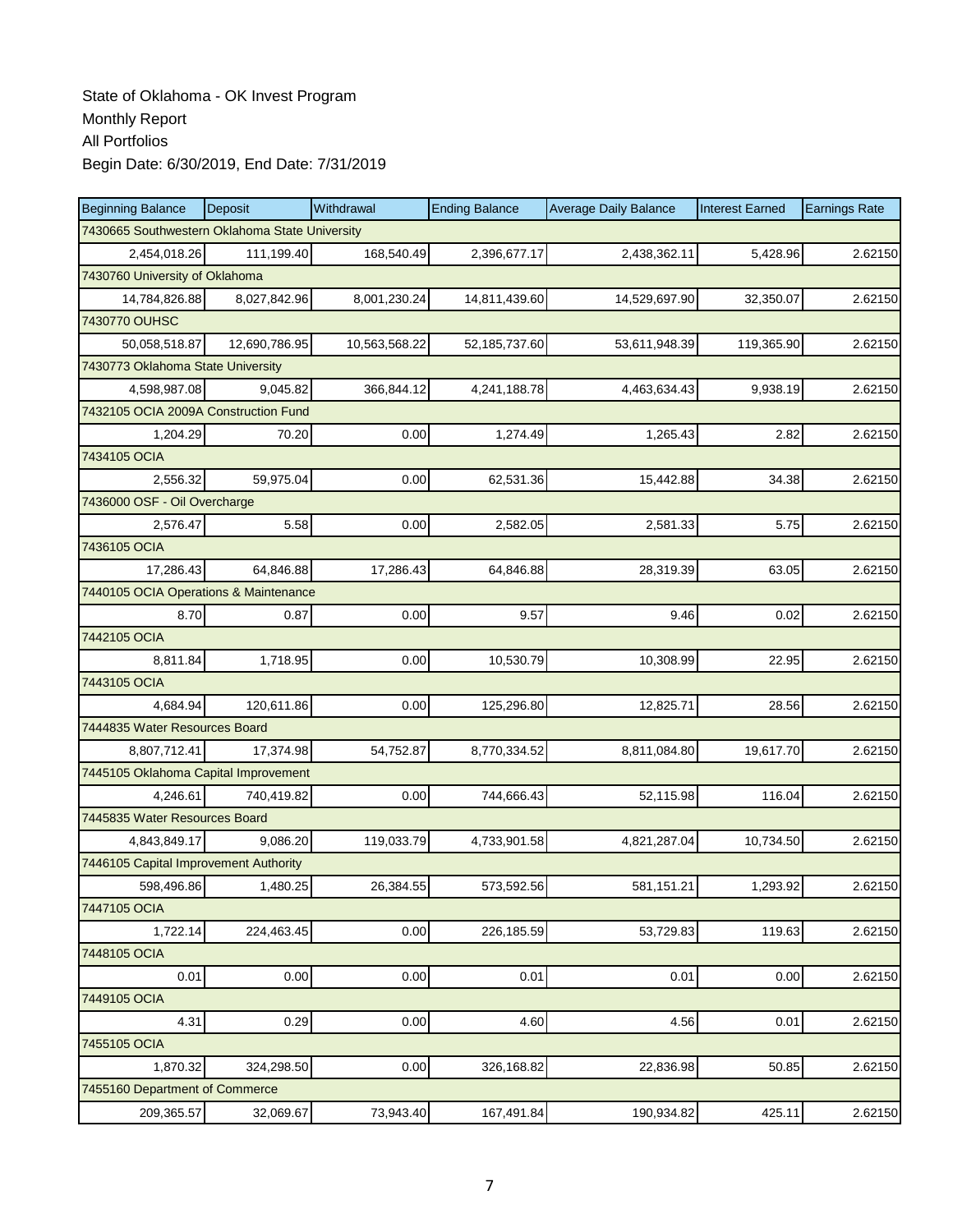| <b>Beginning Balance</b>                 | Deposit    | Withdrawal   | <b>Ending Balance</b> | <b>Average Daily Balance</b> | <b>Interest Earned</b> | <b>Earnings Rate</b> |
|------------------------------------------|------------|--------------|-----------------------|------------------------------|------------------------|----------------------|
| 7460100 Cameron University               |            |              |                       |                              |                        |                      |
| 787,250.80                               | 19,625.35  | 66,490.97    | 740,385.18            | 762,412.55                   | 1.697.50               | 2.62150              |
| 7460760 University of Oklahoma           |            |              |                       |                              |                        |                      |
| 162,749.42                               | 352.17     | 0.00         | 163,101.59            | 163,056.15                   | 363.04                 | 2.62150              |
| 7462105 OK Capital Improvement Authority |            |              |                       |                              |                        |                      |
| 3,709.55                                 | 717.14     | 0.00         | 4,426.69              | 4,334.16                     | 9.65                   | 2.62150              |
| 7464105 OCIA                             |            |              |                       |                              |                        |                      |
| 22,391,272.00                            | 48,713.09  | 165,123.85   | 22,274,861.24         | 22,351,604.24                | 49,765.39              | 2.62150              |
| 7470010 Oklahoma State University        |            |              |                       |                              |                        |                      |
| 3,514,604.96                             | 13,295.56  | 634,298.99   | 2,893,601.53          | 3,220,154.30                 | 7,169.61               | 2.62150              |
| 7470014 Oklahoma State University        |            |              |                       |                              |                        |                      |
| 3,075,111.89                             | 6,736.16   | 414,528.11   | 2,667,319.94          | 2,882,398.71                 | 6,417.60               | 2.62150              |
| 7470230 East Central University          |            |              |                       |                              |                        |                      |
| 0.11                                     | 0.00       | 0.00         | 0.11                  | 0.11                         | 0.00                   | 2.62150              |
| 7471835 Water Resources Board            |            |              |                       |                              |                        |                      |
| 871,083.21                               | 1,884.92   | 0.00         | 872,968.13            | 872,724.91                   | 1,943.10               | 2.62150              |
| 7472835 Water Resources Board            |            |              |                       |                              |                        |                      |
| 107,899,887.54                           | 232,109.28 | 0.00         | 108,131,996.82        | 108,102,047.24               | 240,686.99             | 2.62150              |
| 7473835 Water Resources Board            |            |              |                       |                              |                        |                      |
| 30,215,957.34                            | 74,479.76  | 5,042,549.55 | 25,247,887.55         | 27,683,284.73                | 61,636.26              | 2.62150              |
| 7475750 Tulsa Community College          |            |              |                       |                              |                        |                      |
| 5,780.45                                 | 12.51      | 0.00         | 5,792.96              | 5,791.35                     | 12.89                  | 2.62150              |
| 7476760 University of Oklahoma           |            |              |                       |                              |                        |                      |
| 14,409,834.73                            | 25,918.12  | 57,135.34    | 14,378,617.51         | 14,414,218.66                | 32,092.96              | 2.62150              |
| 7479010 Oklahoma State University        |            |              |                       |                              |                        |                      |
| 853,916.92                               | 1,847.43   | 70,501.69    | 785,262.66            | 821,412.25                   | 1,828.86               | 2.62150              |
| 7480230 East Central University          |            |              |                       |                              |                        |                      |
| 0.68                                     | 0.00       | 0.00         | 0.68                  | 0.68                         | 0.00                   | 2.62150              |
| 7481230 East Central University          |            |              |                       |                              |                        |                      |
| 0.04                                     | 0.00       | 0.00         | 0.04                  | 0.04                         | 0.00                   | 2.62150              |
| 7481633 Oklahoma City Community College  |            |              |                       |                              |                        |                      |
| 0.03                                     | 0.00       | 0.00         | 0.03                  | 0.03                         | 0.00                   | 2.62150              |
| 7482105 OCIA                             |            |              |                       |                              |                        |                      |
| 9,577.92                                 | 1,819.29   | 0.00         | 11,397.21             | 11,162.46                    | 24.85                  | 2.62150              |
| 7483633 OCCC 2010 Bond                   |            |              |                       |                              |                        |                      |
| 0.06                                     | 0.00       | 0.00         | 0.06                  | 0.06                         | 0.00                   | 2.62150              |
| 7485010 Oklahoma State University        |            |              |                       |                              |                        |                      |
| 6,526,343.07                             | 14,126.87  | 1,179,579.22 | 5,360,890.72          | 5,967,882.98                 | 13,287.37              | 2.62150              |
| 7486010 Oklahoma State University        |            |              |                       |                              |                        |                      |
| 10,072.68                                | 21.80      | 360.49       | 9,733.99              | 9,835.84                     | 21.90                  | 2.62150              |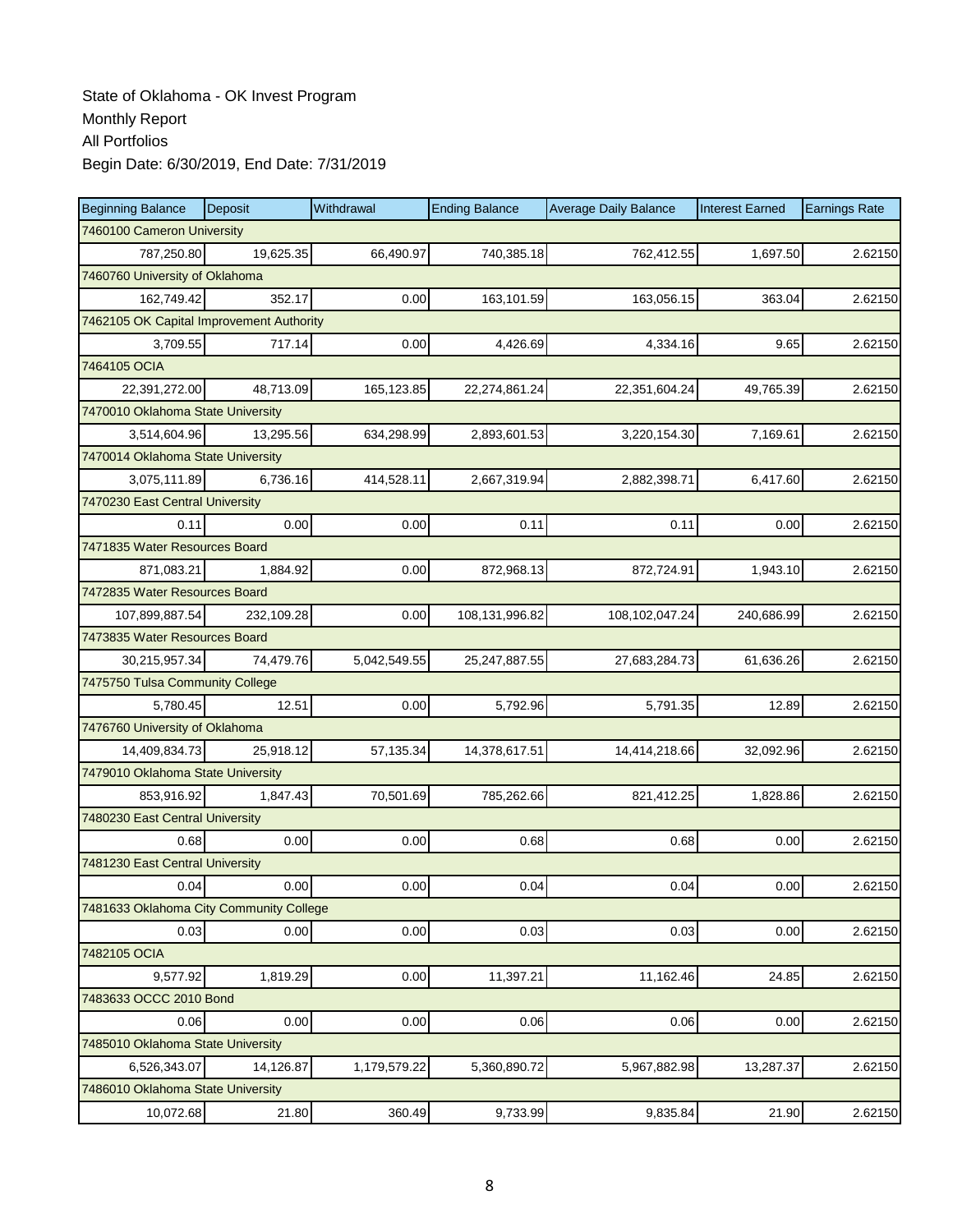| <b>Beginning Balance</b>                       | Deposit      | Withdrawal | <b>Ending Balance</b> | <b>Average Daily Balance</b> | <b>Interest Earned</b> | <b>Earnings Rate</b> |
|------------------------------------------------|--------------|------------|-----------------------|------------------------------|------------------------|----------------------|
| 7487010 Oklahoma State University              |              |            |                       |                              |                        |                      |
| 19,971,057.35                                  | 43.449.22    | 872,395.93 | 19,142,110.64         | 19,818,448.68                | 44,125.37              | 2.62150              |
| 7488010 Oklahoma State University              |              |            |                       |                              |                        |                      |
| 8,516,258.69                                   | 18,464.31    | 13,606.65  | 8,521,116.35          | 8,525,786.92                 | 18,982.49              | 2.62150              |
| 7488105 OCIA                                   |              |            |                       |                              |                        |                      |
| 11,680.56                                      | 3,214.97     | 0.00       | 14,895.53             | 12,958.80                    | 28.85                  | 2.62150              |
| 7489105 OCIA                                   |              |            |                       |                              |                        |                      |
| 1,589.13                                       | 435.64       | 0.00       | 2,024.77              | 1,968.56                     | 4.38                   | 2.62150              |
| 7510410 Commissioners of the Land Office       |              |            |                       |                              |                        |                      |
| 0.00                                           | 7,454,266.10 | 7,629.87   | 7,446,636.23          | 1,922,932.47                 | 4,281.37               | 2.62150              |
| 7518410 Commissioners of the Land Office       |              |            |                       |                              |                        |                      |
| 1,003,599.46                                   | 0.00         | 25,444.51  | 978,154.95            | 986,920.62                   | 2,197.36               | 2.62150              |
| 7519410 Commissioners of the Land Office       |              |            |                       |                              |                        |                      |
| 1,296,241.09                                   | 0.00         | 230,523.19 | 1,065,717.90          | 1,195,952.01                 | 2,662.76               | 2.62150              |
| 7600010 Oklahoma State University              |              |            |                       |                              |                        |                      |
| 3,685,348.29                                   | 499.007.48   | 141,892.63 | 4,042,463.14          | 3,687,664.23                 | 8,210.51               | 2.62150              |
| 7600120 University of Central Oklahoma         |              |            |                       |                              |                        |                      |
| 4,804,952.87                                   | 177,873.81   | 108,266.24 | 4,874,560.44          | 4,873,423.31                 | 10,850.58              | 2.62150              |
| 7600150 University of Science & Arts           |              |            |                       |                              |                        |                      |
| 974,150.87                                     | 62,708.55    | 17,730.00  | 1,019,129.42          | 975,837.25                   | 2,172.68               | 2.62150              |
| 7600230 East Central University                |              |            |                       |                              |                        |                      |
| 1,195,470.17                                   | 63,297.07    | 65,696.64  | 1,193,070.60          | 1,205,240.00                 | 2,683.44               | 2.62150              |
| 7600420 Langston University                    |              |            |                       |                              |                        |                      |
| 1,764,661.26                                   | 58,359.37    | 16,512.58  | 1,806,508.05          | 1,761,968.36                 | 3,922.99               | 2.62150              |
| 7600485 Northeastern State University          |              |            |                       |                              |                        |                      |
| 2,641,253.83                                   | 87,900.66    | 42,840.24  | 2,686,314.25          | 2,666,311.97                 | 5,936.49               | 2.62150              |
| 7600490 Northern Oklahoma College              |              |            |                       |                              |                        |                      |
| 1,115,736.44                                   | 56,958.25    | 8,106.25   | 1,164,588.44          | 1,122,582.96                 | 2,499.41               | 2.62150              |
| 7600505 Northwestern Oklahoma State University |              |            |                       |                              |                        |                      |
| 1,718,225.41                                   | 64,398.69    | 41,771.99  | 1,740,852.11          | 1,719,660.88                 | 3,828.79               | 2.62150              |
| 7600530 Panhandle State University             |              |            |                       |                              |                        |                      |
| 220,190.99                                     | 61,106.93    | 69,341.66  | 211,956.26            | 192,716.33                   | 429.08                 | 2.62150              |
| 7600660 Southeastern Oklahoma State Unversity  |              |            |                       |                              |                        |                      |
| 65,599.20                                      | 60,760.73    | 0.00       | 126,359.93            | 77,398.45                    | 172.33                 | 2.62150              |
| 7600665 Southwestern Oklahoma State University |              |            |                       |                              |                        |                      |
| 2,833,701.42                                   | 66,788.26    | 51,387.06  | 2,849,102.62          | 2,847,435.16                 | 6,339.76               | 2.62150              |
| 7600760 University of Oklahoma                 |              |            |                       |                              |                        |                      |
| 1,905,503.99                                   | 498,563.43   | 0.00       | 2,404,067.42          | 2,006,648.20                 | 4,467.76               | 2.62150              |
| 7650010 Oklahoma State University              |              |            |                       |                              |                        |                      |
| 5,261,243.49                                   | 155,803.88   | 0.00       | 5,417,047.37          | 5,299,611.35                 | 11,799.48              | 2.62150              |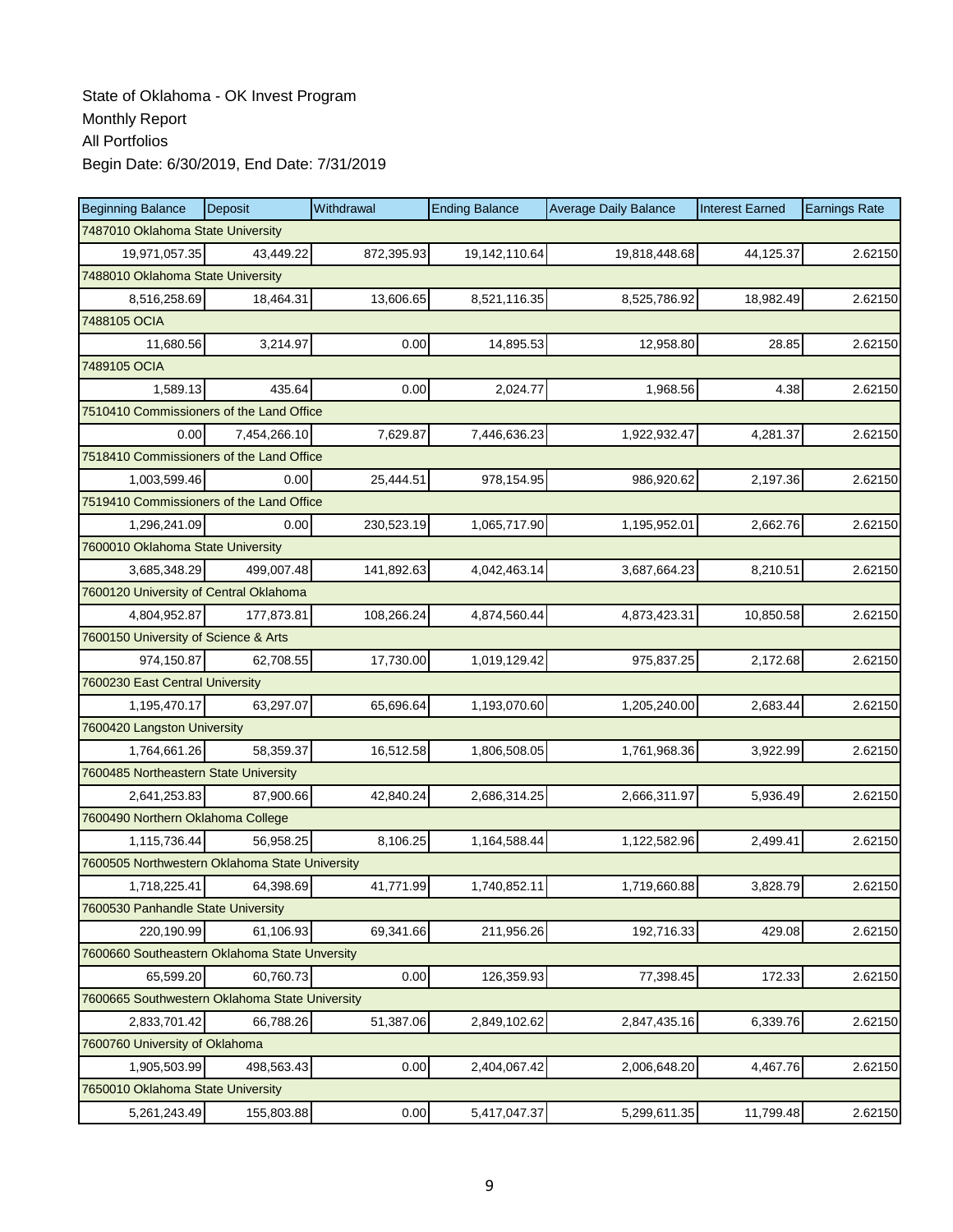| <b>Beginning Balance</b>                       | Deposit                         | Withdrawal   | <b>Ending Balance</b> | <b>Average Daily Balance</b> | <b>Interest Earned</b> | <b>Earnings Rate</b> |  |  |  |
|------------------------------------------------|---------------------------------|--------------|-----------------------|------------------------------|------------------------|----------------------|--|--|--|
| 7650120 University of Central Oklahoma         |                                 |              |                       |                              |                        |                      |  |  |  |
| 1,076,015.09                                   | 26,636.95                       | 0.00         | 1,102,652.04          | 1,082,737.47                 | 2,410.69               | 2.62150              |  |  |  |
| 7650150 University of Science & Arts           |                                 |              |                       |                              |                        |                      |  |  |  |
| 272,079.48                                     | 24,860.07                       | 0.00         | 296,939.55            | 277,254.25                   | 617.30                 | 2.62150              |  |  |  |
|                                                | 7650230 East Central University |              |                       |                              |                        |                      |  |  |  |
| 2,231,622.21                                   | 29,101.58                       | 6,568.82     | 2,254,154.97          | 2,240,067.40                 | 4,987.46               | 2.62150              |  |  |  |
| 7650420 Langston University                    |                                 |              |                       |                              |                        |                      |  |  |  |
| 1,792,826.57                                   | 134,604.75                      | 7,436.92     | 1,919,994.40          | 1,828,918.91                 | 4,072.05               | 2.62150              |  |  |  |
| 7650485 Northeastern State University          |                                 |              |                       |                              |                        |                      |  |  |  |
| 962,437.76                                     | 12,538.37                       | 49.06        | 974,927.07            | 966,205.29                   | 2,151.24               | 2.62150              |  |  |  |
| 7650490 Northern Oklahoma College              |                                 |              |                       |                              |                        |                      |  |  |  |
| 2,996,728.56                                   | 187,876.75                      | 254,391.19   | 2,930,214.12          | 2,965,484.58                 | 6,602.59               | 2.62150              |  |  |  |
| 7650505 Northwestern Oklahoma State University |                                 |              |                       |                              |                        |                      |  |  |  |
| 780,524.87                                     | 25,961.05                       | 0.00         | 806,485.92            | 786,658.56                   | 1,751.48               | 2.62150              |  |  |  |
| 7650530 Panhandle State University             |                                 |              |                       |                              |                        |                      |  |  |  |
| 185,968.81                                     | 24,688.19                       | 21,405.41    | 189,251.59            | 180,088.22                   | 400.96                 | 2.62150              |  |  |  |
| 7650660 Southeastern Oklahoma State Unversity  |                                 |              |                       |                              |                        |                      |  |  |  |
| 46,371.94                                      | 24,378.29                       | 0.00         | 70,750.23             | 51,127.10                    | 113.83                 | 2.62150              |  |  |  |
| 7650665 Southwestern Oklahoma State University |                                 |              |                       |                              |                        |                      |  |  |  |
| 1,428,924.97                                   | 27,391.77                       | 0.00         | 1,456,316.74          | 1,436,304.77                 | 3,197.90               | 2.62150              |  |  |  |
| 7650760 University of Oklahoma                 |                                 |              |                       |                              |                        |                      |  |  |  |
| 1,547,782.60                                   | 286,108.98                      | 0.00         | 1,833,891.58          | 1,605,102.71                 | 3,573.73               | 2.62150              |  |  |  |
| 7700040 Department of Agriculture              |                                 |              |                       |                              |                        |                      |  |  |  |
| 10,680,945.52                                  | 23,112.33                       | 0.00         | 10,704,057.85         | 10,701,075.61                | 23,825.72              | 2.62150              |  |  |  |
| 7700041 Western Oklahoma State College         |                                 |              |                       |                              |                        |                      |  |  |  |
| 1,084,442.71                                   | 13,145.85                       | 110,715.53   | 986,873.03            | 1,026,661.96                 | 2,285.84               | 2.62150              |  |  |  |
| 7700131 Department of Corrections              |                                 |              |                       |                              |                        |                      |  |  |  |
| 20,163,075.18                                  | 1,895,454.28                    | 2,026,777.62 | 20,031,751.84         | 19,875,068.70                | 44,251.43              | 2.62150              |  |  |  |
| 7700240 Eastern Oklahoma State College         |                                 |              |                       |                              |                        |                      |  |  |  |
| 603,447.88                                     | 118,016.80                      | 231,418.21   | 490,046.47            | 595,284.25                   | 1,325.39               | 2.62150              |  |  |  |
| 7700340 State Health Department                |                                 |              |                       |                              |                        |                      |  |  |  |
| 0.00                                           | 1,381,604.32                    | 1,381,604.32 | 0.00                  | 297,322.20                   | 661.98                 | 2.62150              |  |  |  |
| 7700461 Rogers State College                   |                                 |              |                       |                              |                        |                      |  |  |  |
| 3,930,764.74                                   | 843,516.13                      | 1,155,632.89 | 3,618,647.98          | 3,723,554.07                 | 8,290.42               | 2.62150              |  |  |  |
| 7700490 Northern Oklahoma College              |                                 |              |                       |                              |                        |                      |  |  |  |
| 1,833,979.51                                   | 438,649.19                      | 567,392.51   | 1,705,236.19          | 1,856,572.07                 | 4,133.62               | 2.62150              |  |  |  |
| 7700606 Ardmore Higher Education Center        |                                 |              |                       |                              |                        |                      |  |  |  |
| 245,367.26                                     | 533.96                          | 1,833.33     | 244,067.89            | 244,886.09                   | 545.23                 | 2.62150              |  |  |  |
| 7700633 Oklahoma City Community College        |                                 |              |                       |                              |                        |                      |  |  |  |
| 7,720,527.19                                   | 1,799,635.87                    | 2,014,101.74 | 7,506,061.32          | 7,900,462.51                 | 17,590.22              | 2.62150              |  |  |  |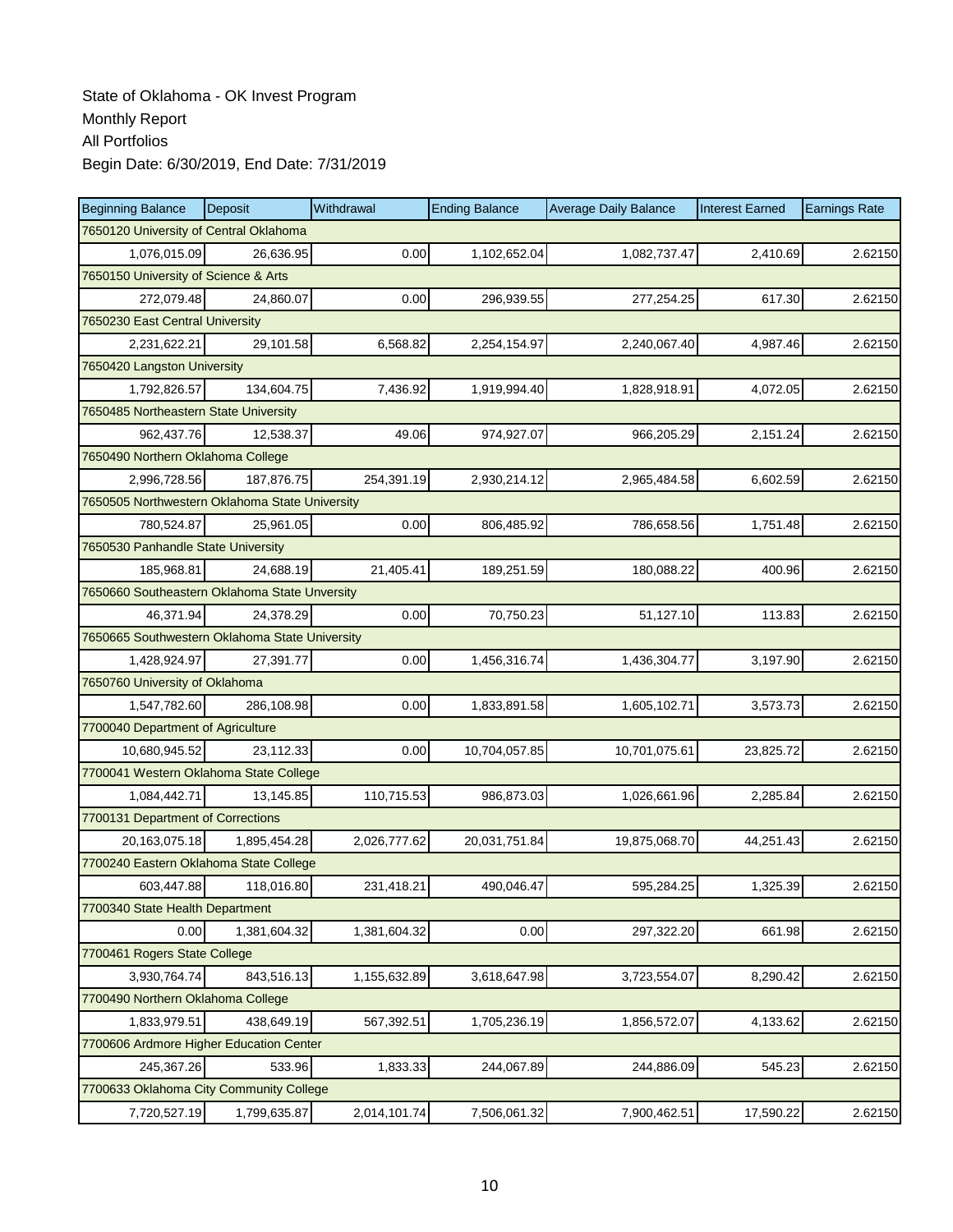| <b>Beginning Balance</b>                        | Deposit       | Withdrawal    | <b>Ending Balance</b> | <b>Average Daily Balance</b> | <b>Interest Earned</b> | <b>Earnings Rate</b> |
|-------------------------------------------------|---------------|---------------|-----------------------|------------------------------|------------------------|----------------------|
| 7700660 Southeastern Oklahoma State University  |               |               |                       |                              |                        |                      |
| 6,576,321.32                                    | 2,069,457.73  | 4,132,526.87  | 4,513,252.18          | 5,529,128.51                 | 12,310.49              | 2.62150              |
| 7700760 University of Oklahoma                  |               |               |                       |                              |                        |                      |
| 79,013,267.66                                   | 20,609,837.82 | 40,015,804.66 | 59,607,300.82         | 79,833,661.99                | 177,748.01             | 2.62150              |
| 7700830 Department of Human Services            |               |               |                       |                              |                        |                      |
| 1,497,649.61                                    | 442,286.34    | 354,017.79    | 1,585,918.16          | 1,487,332.64                 | 3,311.52               | 2.62150              |
| 7701010 Oklahoma State University               |               |               |                       |                              |                        |                      |
| 5,435,919.27                                    | 23.268.363.21 | 20,594,518.93 | 8,109,763.55          | 4,192,297.31                 | 9,334.06               | 2.62150              |
| 7701091 Building Bond Commission Administrative |               |               |                       |                              |                        |                      |
| 2.98                                            | 0.01          | 0.00          | 2.99                  | 2.99                         | 0.01                   | 2.62150              |
| 7701150 University of Science & Arts            |               |               |                       |                              |                        |                      |
| 3,988,345.54                                    | 22,095.55     | 1,051,148.16  | 2,959,292.93          | 3,678,241.19                 | 8,189.53               | 2.62150              |
| 7701165 Connors State College                   |               |               |                       |                              |                        |                      |
| 325,821.40                                      | 86,704.86     | 154,968.08    | 257,558.18            | 313,406.74                   | 697.79                 | 2.62150              |
| 7701400 Office of Juvenile Affairs              |               |               |                       |                              |                        |                      |
| 181,806.30                                      | 8,385.95      | 7,583.70      | 182,608.55            | 182,350.23                   | 406.00                 | 2.62150              |
| 7701480 Northeasten Oklahoma A&M College        |               |               |                       |                              |                        |                      |
| 692.553.68                                      | 408.019.77    | 453,386.63    | 647,186.82            | 682,239.18                   | 1,518.99               | 2.62150              |
| 7701605 Regents for Higher Education            |               |               |                       |                              |                        |                      |
| 35,122,611.45                                   | 908,854.90    | 1,737,789.55  | 34,293,676.80         | 34,680,120.33                | 77,214.58              | 2.62150              |
| 7701650 Department of Veteran Affairs           |               |               |                       |                              |                        |                      |
| 679,094.82                                      | 78,308.95     | 202,988.27    | 554,415.50            | 650,698.97                   | 1,448.77               | 2.62150              |
| 7701770 OUHSC                                   |               |               |                       |                              |                        |                      |
| 473,600,852.67                                  | 34,360,531.80 | 43,434,183.36 | 464,527,201.11        | 476,717,597.06               | 1,061,401.93           | 2.62150              |
| 7701805 Department of Rehabilitation Services   |               |               |                       |                              |                        |                      |
| 162,979.30                                      | 1,775.59      | 7,384.80      | 157,370.09            | 159,515.25                   | 355.16                 | 2.62150              |
| 7701865 Workers Compensation Commission         |               |               |                       |                              |                        |                      |
| 6,878,976.99                                    | 14,984.76     | 11,827.44     | 6,882,134.31          | 6,888,491.74                 | 15,337.09              | 2.62150              |
| 7702120 University of Central Oklahoma          |               |               |                       |                              |                        |                      |
| 22,369,989.09                                   | 2,525,604.59  | 4,178,428.97  | 20,717,164.71         | 21,746,440.12                | 48,418.00              | 2.62150              |
| 7702650 Department of Veteran Affairs           |               |               |                       |                              |                        |                      |
| 417,436.73                                      | 121,487.99    | 106,998.42    | 431,926.30            | 436,111.22                   | 970.99                 | 2.62150              |
| 7703650 Department of Veteran Affairs           |               |               |                       |                              |                        |                      |
| 447,935.21                                      | 150,643.28    | 126,213.18    | 472,365.31            | 465,567.56                   | 1,036.58               | 2.62150              |
| 7704120 University of Central Oklahoma          |               |               |                       |                              |                        |                      |
| 867,378.05                                      | 990,716.49    | 810,611.17    | 1,047,483.37          | 372,486.15                   | 829.33                 | 2.62150              |
| 7704650 Department of Veteran Affairs           |               |               |                       |                              |                        |                      |
| 445,518.66                                      | 184,746.63    | 124,550.81    | 505,714.48            | 502,224.04                   | 1,118.19               | 2.62150              |
| 7704865 Workers Compensation Commission         |               |               |                       |                              |                        |                      |
| 46,432.14                                       | 1,100.47      | 0.00          | 47,532.61             | 46,777.71                    | 104.15                 | 2.62150              |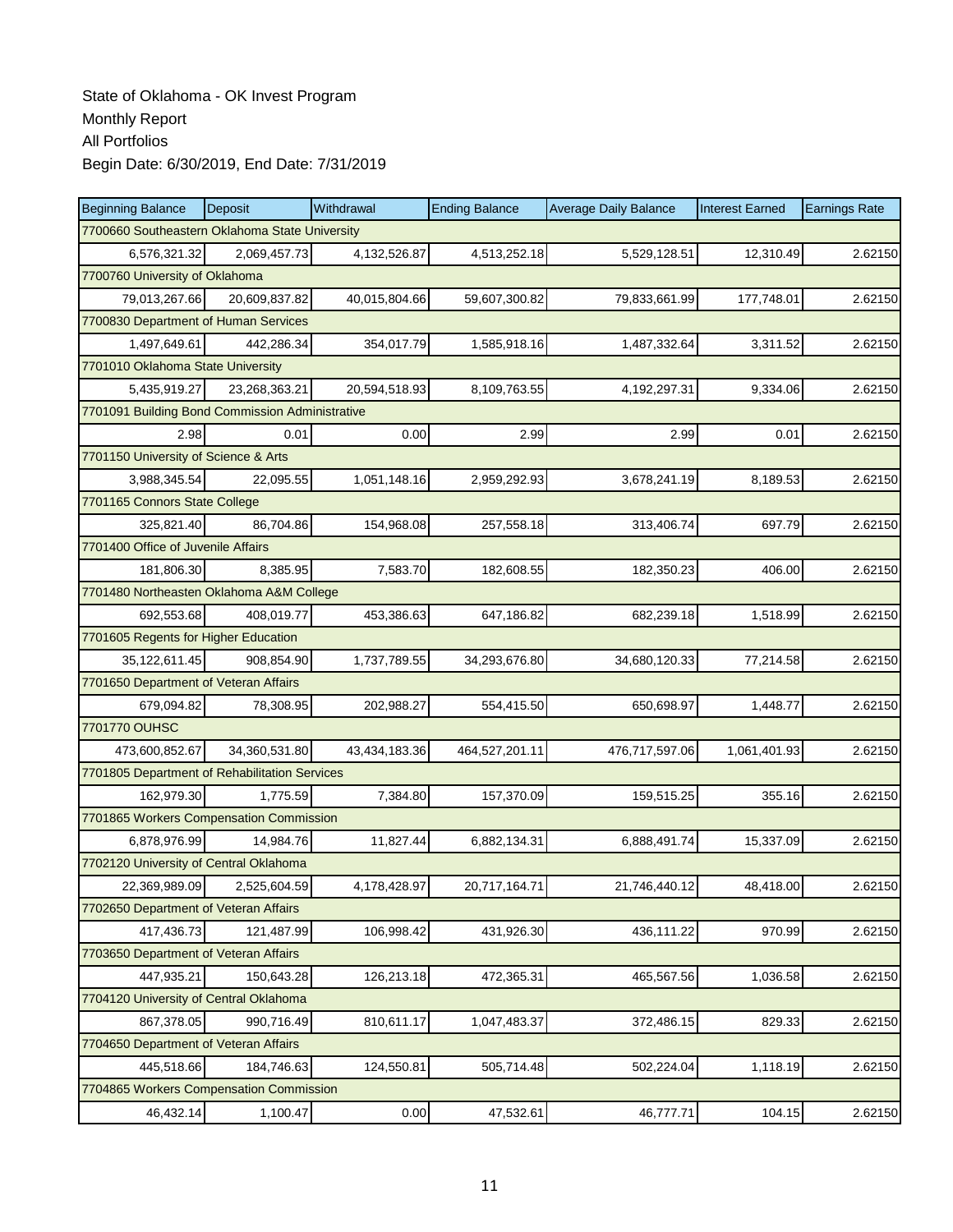| <b>Beginning Balance</b>                       | <b>Deposit</b> | Withdrawal   | <b>Ending Balance</b> | <b>Average Daily Balance</b> | <b>Interest Earned</b> | <b>Earnings Rate</b> |
|------------------------------------------------|----------------|--------------|-----------------------|------------------------------|------------------------|----------------------|
| 7705505 Northwestern Oklahoma State University |                |              |                       |                              |                        |                      |
| 614,880.33                                     | 863,018.41     | 371,897.62   | 1,106,001.12          | 1,193,580.19                 | 2,657.48               | 2.62150              |
| 7705650 Department of Veteran Affairs          |                |              |                       |                              |                        |                      |
| 574,762.20                                     | 92,656.77      | 157,960.99   | 509,457.98            | 575,446.76                   | 1,281.22               | 2.62150              |
| 7705675 Self Insurance Guaranty Fund           |                |              |                       |                              |                        |                      |
| 1,406,067.33                                   | 2,893.46       | 9,366.34     | 1,399,594.45          | 1,402,413.38                 | 3,122.44               | 2.62150              |
| 7705865 Workers Compensation Commission        |                |              |                       |                              |                        |                      |
| 36,645.94                                      | 119.30         | 40.00        | 36,725.24             | 36,717.59                    | 81.75                  | 2.62150              |
| 7706452 CMHC, Rep payee account                |                |              |                       |                              |                        |                      |
| 581.12                                         | 8.29           | 0.00         | 589.41                | 583.60                       | 1.30                   | 2.62150              |
| 7706650 Department of Veteran Affairs          |                |              |                       |                              |                        |                      |
| 139,051.23                                     | 58,398.59      | 66,519.24    | 130,930.58            | 131,846.75                   | 293.55                 | 2.62150              |
| 7706750 Tulsa Community College                |                |              |                       |                              |                        |                      |
| 750,512.74                                     | 105,599.73     | 586,442.90   | 269,669.57            | 491,210.02                   | 1,093.67               | 2.62150              |
| 7706865 OK Workers Comp Commission             |                |              |                       |                              |                        |                      |
| 329,949.30                                     | 713.97         | 0.00         | 330,663.27            | 330,571.14                   | 736.01                 | 2.62150              |
| 7707452 CMHC, Rep payee account                |                |              |                       |                              |                        |                      |
| 83,631.43                                      | 33,441.08      | 32,954.44    | 84,118.07             | 94,221.00                    | 209.78                 | 2.62150              |
| 7707605 Regents for Higher Education           |                |              |                       |                              |                        |                      |
| 9,024,130.16                                   | 2,492,284.05   | 8,043,634.43 | 3,472,779.78          | 8,372,020.15                 | 18,640.13              | 2.62150              |
| 7707650 Department of Veteran Affairs          |                |              |                       |                              |                        |                      |
| 326,997.72                                     | 78,274.99      | 76,239.77    | 329,032.94            | 327,423.94                   | 729.00                 | 2.62150              |
| 7707865 OK Workers Comp Commission             |                |              |                       |                              |                        |                      |
| 72,351.68                                      | 156.56         | 0.00         | 72,508.24             | 72,488.04                    | 161.39                 | 2.62150              |
| 7708108 Carl Albert State College              |                |              |                       |                              |                        |                      |
| 6,213,074.14                                   | 295,963.03     | 541,578.18   | 5,967,458.99          | 6,087,155.57                 | 13,552.93              | 2.62150              |
| 7708605 Regents for Higher Education           |                |              |                       |                              |                        |                      |
| 7,505.21                                       | 909,988.60     | 4,641.67     | 912,852.14            | 387,926.43                   | 863.71                 | 2.62150              |
| 7709605 Regents for Higher Education           |                |              |                       |                              |                        |                      |
| 756,366.77                                     | 738,147.62     | 0.00         | 1,494,514.39          | 1,320,453.79                 | 2,939.96               | 2.62150              |
| 7710350 Oklahoma Historical Society            |                |              |                       |                              |                        |                      |
| 1,244,405.46                                   | 2,692.75       | 0.00         | 1,247,098.21          | 1,246,750.76                 | 2,775.86               | 2.62150              |
| 7710452 Oklahoma Department of Mental Health   |                |              |                       |                              |                        |                      |
| 1,603,813.53                                   | 3.628.44       | 64.00        | 1,607,377.97          | 1,607,007.55                 | 3,577.97               | 2.62150              |
| 7710605 Regents for Higher Education           |                |              |                       |                              |                        |                      |
| 1,856,609.22                                   | 41,362.60      | 0.00         | 1,897,971.82          | 1,887,780.90                 | 4,203.11               | 2.62150              |
| 7711185 Corporation Commission                 |                |              |                       |                              |                        |                      |
| 74,263,037.44                                  | 3,638,994.84   | 0.00         | 77,902,032.28         | 74,497,811.30                | 165,867.85             | 2.62150              |
| 7711420 Langston University                    |                |              |                       |                              |                        |                      |
| 3,435,118.90                                   | 57,470.33      | 1,188,308.73 | 2,304,280.50          | 3,251,346.38                 | 7,239.06               | 2.62150              |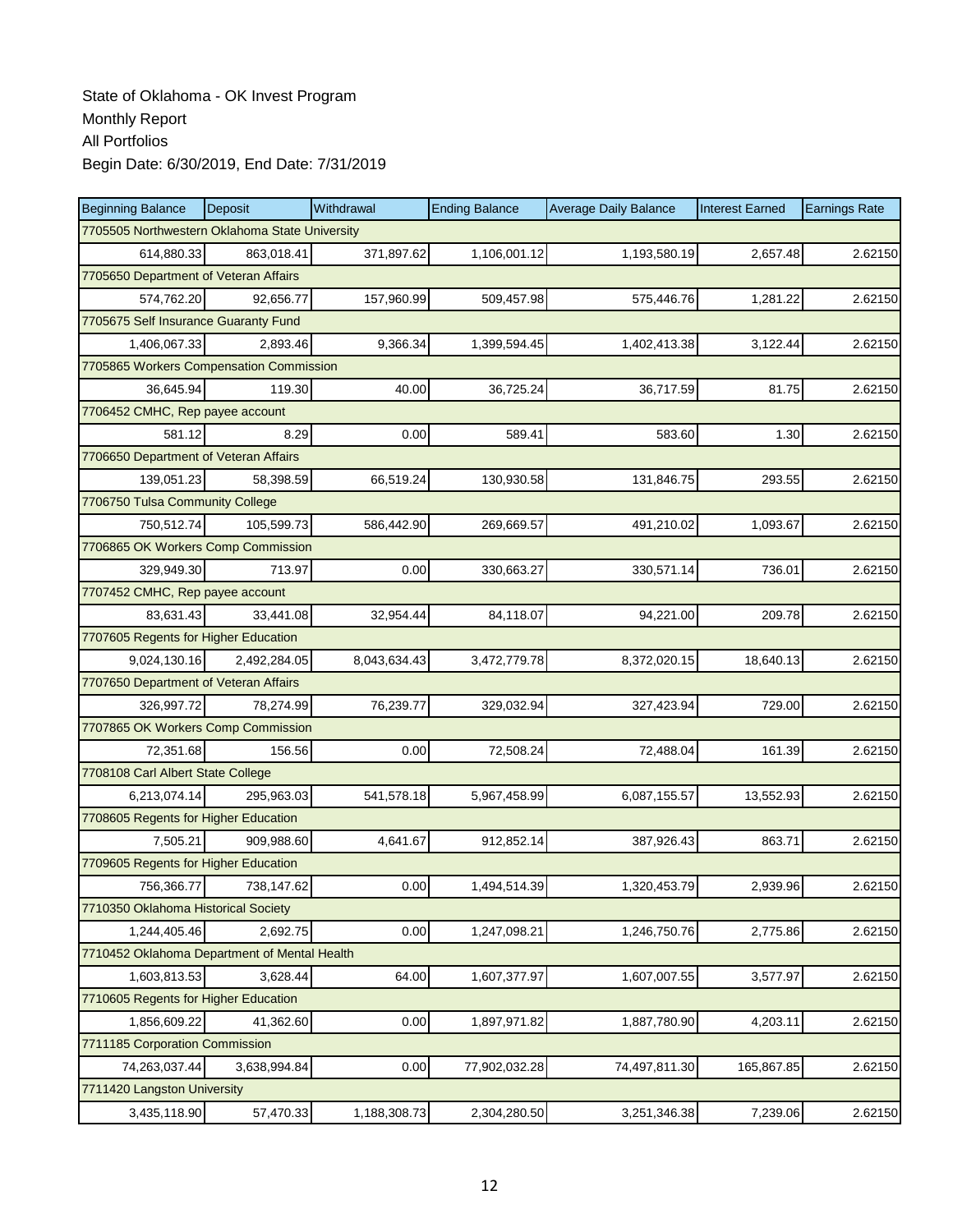| <b>Beginning Balance</b>                    | Deposit      | Withdrawal   | <b>Ending Balance</b> | <b>Average Daily Balance</b> | <b>Interest Earned</b> | <b>Earnings Rate</b> |  |
|---------------------------------------------|--------------|--------------|-----------------------|------------------------------|------------------------|----------------------|--|
| 7711452 Griffin Memorial Hospital Rep Payee |              |              |                       |                              |                        |                      |  |
| 43,927.04                                   | 445.33       | 1,109.54     | 43,262.83             | 43.222.76                    | 96.23                  | 2.62150              |  |
| 7711605 Regents for Higher Education        |              |              |                       |                              |                        |                      |  |
| 792,122.61                                  | 1,714.06     | 0.00         | 793,836.67            | 793,615.50                   | 1,766.97               | 2.62150              |  |
| 7712605 Regents for Higher Education        |              |              |                       |                              |                        |                      |  |
| 147,235.96                                  | 318.52       | 0.00         | 147,554.48            | 147,513.38                   | 328.44                 | 2.62150              |  |
| 7713605 Regents for Higher Education        |              |              |                       |                              |                        |                      |  |
| 34,897,840.66                               | 75,514.88    | 0.00         | 34,973,355.54         | 34,963,611.68                | 77,845.76              | 2.62150              |  |
| 7714605 Regents for Higher Education        |              |              |                       |                              |                        |                      |  |
| 11,725,900.31                               | 159,328.04   | 8,970.00     | 11,876,258.35         | 11,844,337.89                | 26,371.17              | 2.62150              |  |
| 7715605 Regents for Higher Education        |              |              |                       |                              |                        |                      |  |
| 472,937.62                                  | 1,023.38     | 0.00         | 473,961.00            | 473,828.95                   | 1,054.97               | 2.62150              |  |
| 7718605 Regents for Higher Education        |              |              |                       |                              |                        |                      |  |
| 6,713,527.08                                | 1,617,016.53 | 1,274,413.83 | 7,056,129.78          | 6,818,775.93                 | 15,181.86              | 2.62150              |  |
| 7719605 Regents for Higher Education        |              |              |                       |                              |                        |                      |  |
| 36,021.09                                   | 97.89        | 0.00         | 36,118.98             | 36,106.35                    | 80.39                  | 2.62150              |  |
| 7723623 Seminole State College              |              |              |                       |                              |                        |                      |  |
| 348,569.82                                  | 177,244.23   | 447,066.47   | 78,747.58             | 302,928.17                   | 674.46                 | 2.62150              |  |
| 7725100 Cameron University                  |              |              |                       |                              |                        |                      |  |
| 2,903,562.57                                | 972,965.49   | 469,078.77   | 3,407,449.29          | 3,628,571.18                 | 8,078.94               | 2.62150              |  |
| 7730230 East Central University             |              |              |                       |                              |                        |                      |  |
| 8,464,854.24                                | 817,478.00   | 644,276.47   | 8,638,055.77          | 8,526,247.73                 | 18,983.52              | 2.62150              |  |
| 7730830 Department of Human Services        |              |              |                       |                              |                        |                      |  |
| 191,843.37                                  | 25,290.18    | 3,351.57     | 213,781.98            | 213,021.58                   | 474.29                 | 2.62150              |  |
| 7740605 Regents for Higher Education        |              |              |                       |                              |                        |                      |  |
| 14,765,404.43                               | 5,736,150.21 | 2,377,123.16 | 18, 124, 431. 48      | 17,313,181.73                | 38,547.44              | 2.62150              |  |
| 7741241 Redlands Community College          |              |              |                       |                              |                        |                      |  |
| 1,491,553.62                                | 56,103.78    | 96,537.37    | 1,451,120.03          | 1,472,117.69                 | 3,277.64               | 2.62150              |  |
| 7745605 Regents for Higher Education        |              |              |                       |                              |                        |                      |  |
| 68,019.24                                   | 512,551.61   | 0.00         | 580,570.85            | 463,926.51                   | 1,032.92               | 2.62150              |  |
| 7747470 Murray State College                |              |              |                       |                              |                        |                      |  |
| 4,827,655.24                                | 1,262,644.40 | 388,255.77   | 5,702,043.87          | 4,946,584.27                 | 11,013.47              | 2.62150              |  |
| 7750350 Oklahoma Historical Society         |              |              |                       |                              |                        |                      |  |
| 1,100,242.53                                | 66,158.66    | 28,819.57    | 1,137,581.62          | 1,112,868.47                 | 2,477.78               | 2.62150              |  |
| 7750531 Rose State College                  |              |              |                       |                              |                        |                      |  |
| 12,259,086.48                               | 414,395.21   | 411,600.41   | 12,261,881.28         | 12,315,710.30                | 27,420.68              | 2.62150              |  |
| 7751485 Northeastern State University       |              |              |                       |                              |                        |                      |  |
| 17, 133, 758. 72                            | 1,488,996.05 | 1,613,587.07 | 17,009,167.70         | 17,185,862.97                | 38,263.97              | 2.62150              |  |
| 7752485 Northeastern State University       |              |              |                       |                              |                        |                      |  |
| 2,689,604.07                                | 5,819.99     | 7,688.19     | 2,687,735.87          | 2,686,984.90                 | 5,982.52               | 2.62150              |  |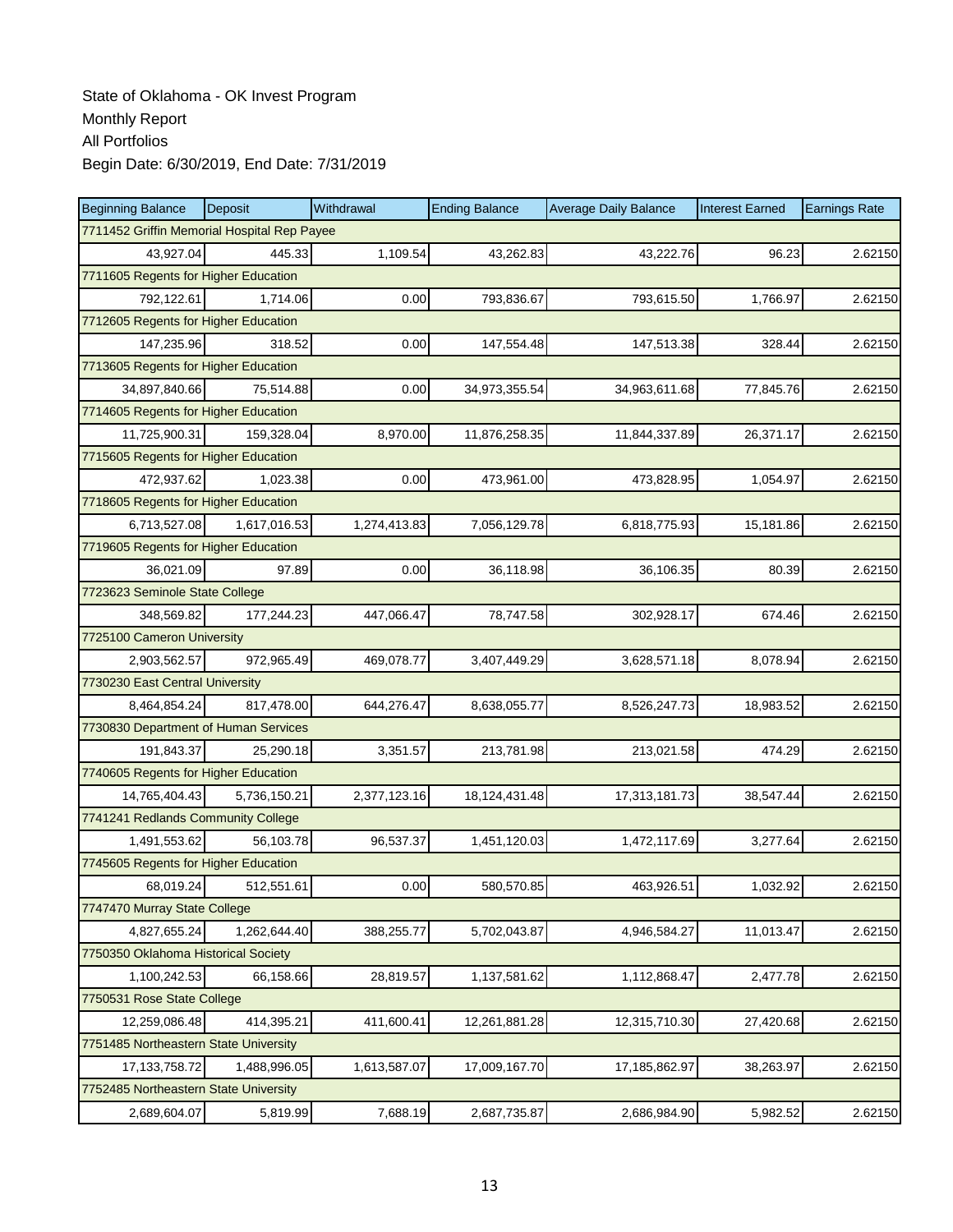| <b>Beginning Balance</b>                        | Deposit                            | Withdrawal    | <b>Ending Balance</b> | <b>Average Daily Balance</b> | <b>Interest Earned</b> | <b>Earnings Rate</b> |  |  |  |
|-------------------------------------------------|------------------------------------|---------------|-----------------------|------------------------------|------------------------|----------------------|--|--|--|
| 7765665 Southwestern Oklahoma State University  |                                    |               |                       |                              |                        |                      |  |  |  |
| 6,885,060.95                                    | 806,710.14                         | 1,038,047.67  | 6,653,723.42          | 7,134,262.82                 | 15.884.29              | 2.62150              |  |  |  |
| 7790041 Western Oklahoma State University       |                                    |               |                       |                              |                        |                      |  |  |  |
| 47,944.84                                       | 44,609.07                          | 53,271.64     | 39,282.27             | 30,784.83                    | 68.54                  | 2.62150              |  |  |  |
| 7790230 East Central University                 |                                    |               |                       |                              |                        |                      |  |  |  |
| 476,826.73                                      | 4,166.59                           | 327,376.75    | 153,616.57            | 382,782.04                   | 852.26                 | 2.62150              |  |  |  |
|                                                 | 7790241 Redlands Community College |               |                       |                              |                        |                      |  |  |  |
| 160,591.50                                      | 44,558.39                          | 47,124.68     | 158,025.21            | 139,941.32                   | 311.58                 | 2.62150              |  |  |  |
| 7790470 Murray State College                    |                                    |               |                       |                              |                        |                      |  |  |  |
| 50,271.35                                       | 57,498.79                          | 13,808.26     | 93,961.88             | 66,634.84                    | 148.36                 | 2.62150              |  |  |  |
| 7790485 Northeastern State University           |                                    |               |                       |                              |                        |                      |  |  |  |
| 1,887,137.37                                    | 507,721.68                         | 453,329.69    | 1,941,529.36          | 1,855,771.22                 | 4,131.84               | 2.62150              |  |  |  |
| 7790490 Northern Oklahoma College               |                                    |               |                       |                              |                        |                      |  |  |  |
| 633,561.04                                      | 286,613.58                         | 175,685.78    | 744,488.84            | 817,718.75                   | 1,820.63               | 2.62150              |  |  |  |
| 7790660 Southeastern State University           |                                    |               |                       |                              |                        |                      |  |  |  |
| 320,353.09                                      | 186,789.07                         | 201,828.99    | 305,313.17            | 216,830.42                   | 482.77                 | 2.62150              |  |  |  |
| 7790665 Southwestern Oklahoma State University  |                                    |               |                       |                              |                        |                      |  |  |  |
| 1,195,786.17                                    | 8,797.09                           | 21,668.13     | 1,182,915.13          | 1,199,349.02                 | 2,670.33               | 2.62150              |  |  |  |
| 7805370 OIFA                                    |                                    |               |                       |                              |                        |                      |  |  |  |
| 103.09                                          | 0.22                               | 0.00          | 103.31                | 103.28                       | 0.23                   | 2.62150              |  |  |  |
| 7823740 OCIA 2008B Reserve Fund                 |                                    |               |                       |                              |                        |                      |  |  |  |
| 655.92                                          | 1.42                               | 0.00          | 657.34                | 657.16                       | 1.46                   | 2.62150              |  |  |  |
| 7845740 OCIA 2008A Sinking Fund                 |                                    |               |                       |                              |                        |                      |  |  |  |
| 4,651.78                                        | 10.07                              | 0.00          | 4,661.85              | 4,660.55                     | 10.38                  | 2.62150              |  |  |  |
| 7846740 OCIA 2008B Sinking Fund                 |                                    |               |                       |                              |                        |                      |  |  |  |
| 1,007.49                                        | 2.18                               | 0.00          | 1,009.67              | 1,009.39                     | 2.25                   | 2.62150              |  |  |  |
| 7847740 OSF Building Project Fund               |                                    |               |                       |                              |                        |                      |  |  |  |
| 7,352.39                                        | 13.79                              | 0.00          | 7,366.18              | 7,364.40                     | 16.40                  | 2.62150              |  |  |  |
| 7848740 OSF Building Project Fund               |                                    |               |                       |                              |                        |                      |  |  |  |
| 32,973,013.28                                   | 71,369.32                          | 32,960,252.50 | 84,130.10             | 17,086,664.38                | 38,043.11              | 2.62150              |  |  |  |
| 7849740 OCIA 2009A Sinking Fund                 |                                    |               |                       |                              |                        |                      |  |  |  |
| 11,886,993.30                                   | 25,119.87                          | 11,850,731.25 | 61,381.92             | 6,174,647.10                 | 13,747.72              | 2.62150              |  |  |  |
| 7851740 OCIA                                    |                                    |               |                       |                              |                        |                      |  |  |  |
| 13,682,232.41                                   | 26,633.69                          | 12,343,767.25 | 1,365,098.85          | 7,732,638.89                 | 17,216.56              | 2.62150              |  |  |  |
| 7853740 Oklahoma 2010B GO Sinking Fund          |                                    |               |                       |                              |                        |                      |  |  |  |
| 15,725.48                                       | 34.03                              | 0.00          | 15,759.51             | 15,755.12                    | 35.08                  | 2.62150              |  |  |  |
| 7854740 OCIA Endowed Chair Fund 2010            |                                    |               |                       |                              |                        |                      |  |  |  |
| 9,013,293.80                                    | 17,502.15                          | 8,845,633.25  | 185,162.70            | 4,748,392.49                 | 10,572.20              | 2.62150              |  |  |  |
| 7857740 OCIA 2010A Highway Capital Improvements |                                    |               |                       |                              |                        |                      |  |  |  |
| 14,574,970.07                                   | 28,931.95                          | 14,319,125.00 | 284,777.02            | 7,671,559.99                 | 17,080.57              | 2.62150              |  |  |  |